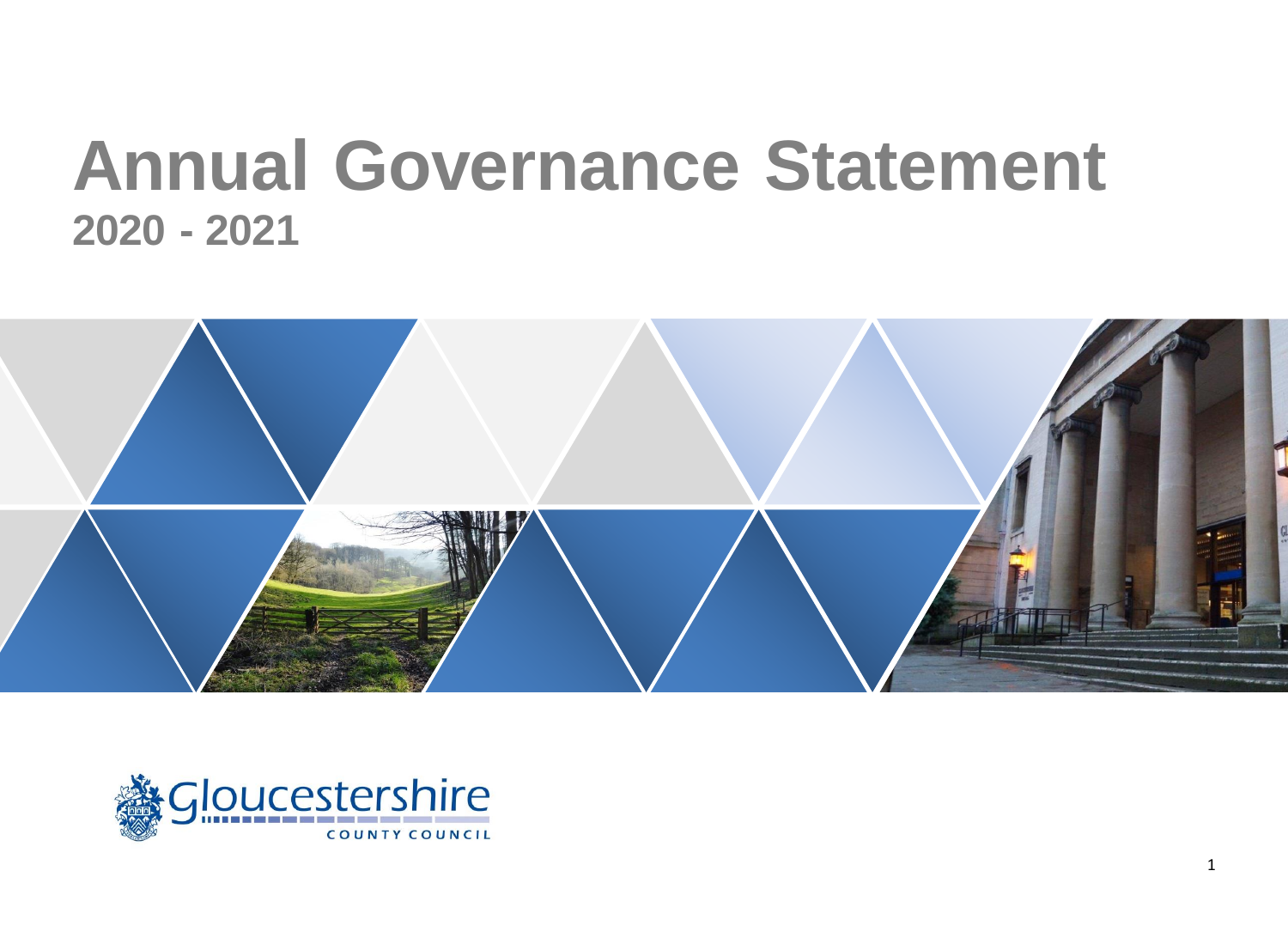# **Contents**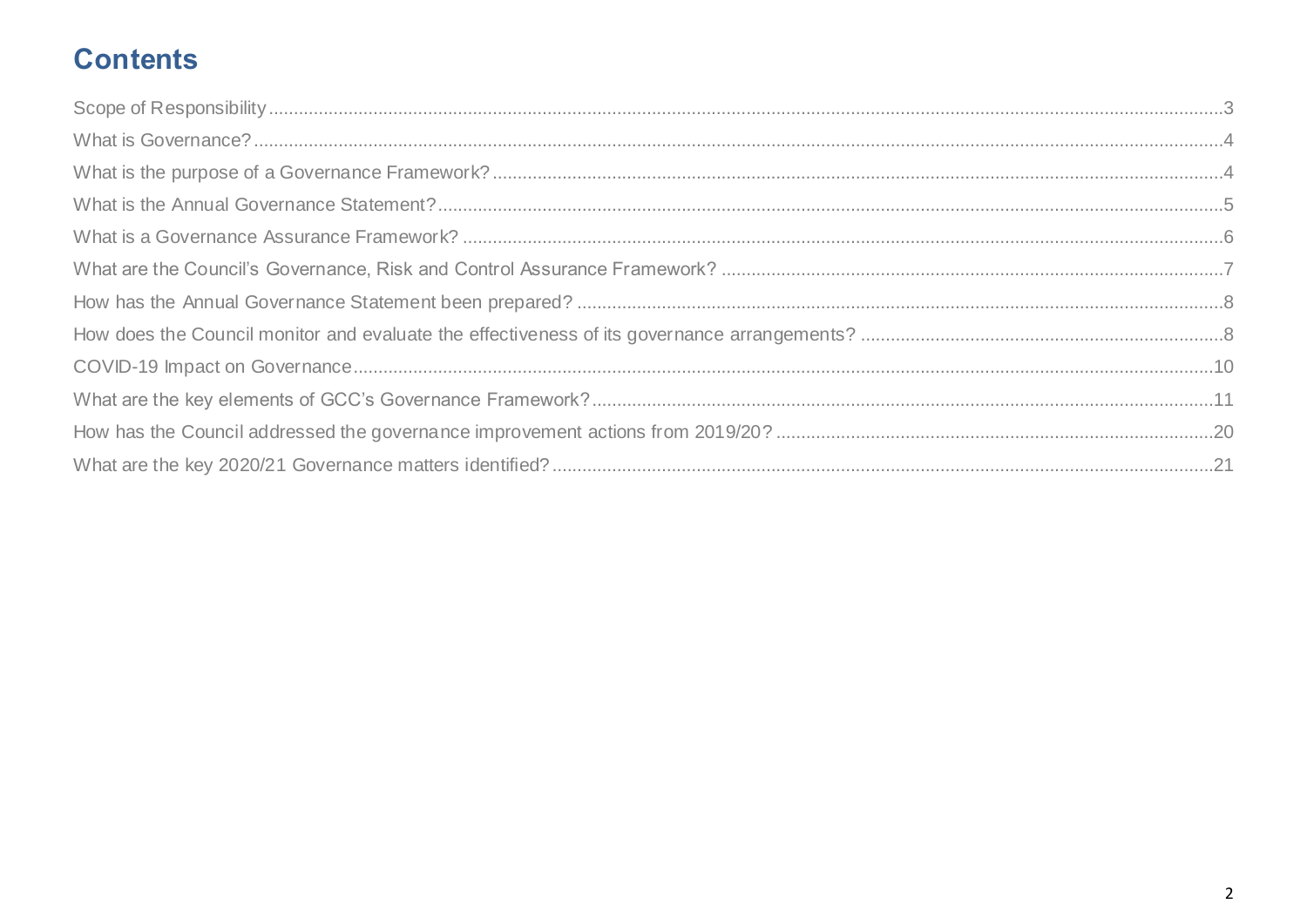# <span id="page-2-0"></span>**Scope of Responsibility**

Gloucestershire County Council (GCC) is responsible for ensuring that its business is conducted in accordance with the law and proper standards, and that public money is safeguarded and properly accounted for and used economically, efficiently and effectively. The Council also has a duty under the Local Government Act 1999 to make arrangements to secure continuous improvement in the way in which its functions are exercised, having regard to a combination of economy, efficiency and effectiveness.

In discharging this overall responsibility, the Council is responsible for putting in place proper arrangements for the governance of its affairs, and facilitating the effective exercise of its functions, which includes arrangements for the management of risk.

GCC acknowledges its responsibility for ensuring that there is effective governance within the Council and as such has developed a Code of Corporate Governance that defines the principles and practices that underpin the governance arrangements operating within the Council.

The Code is reviewed and updated annually and is consistent with the seven core principles of the Chartered Institute of Public Finance and Accountancy (CIPFA) and the Society of Local Authority Chief Executives (SOLACE) guidance 'Delivering Good Governance in Local Government framework - 2016 Edition'. A copy of the Code can be accessed on the Council's website. However, a summary of the seven core principles upon which it is based can be found on page 9 of this document.

This statement explains how the Council has complied with the Code and also meets the requirements of the Accounts and Audit Regulations 2015, regulation 6(1) (a) and (b), which requires the Council to prepare and publish an Annual Governance Statement (AGS).

The responsibility for leading and directing the annual reviews of the effectiveness of the Council's governance arrangements against the Code and providing ongoing oversight and robust challenge, is the Council's Statutory Officers, comprising, the Chief Executive, Chief Financial Officer (S151) and the Monitoring Officer and when completed, the findings are reported to and improvement actions identified are monitored by the Audit and Governance Committee.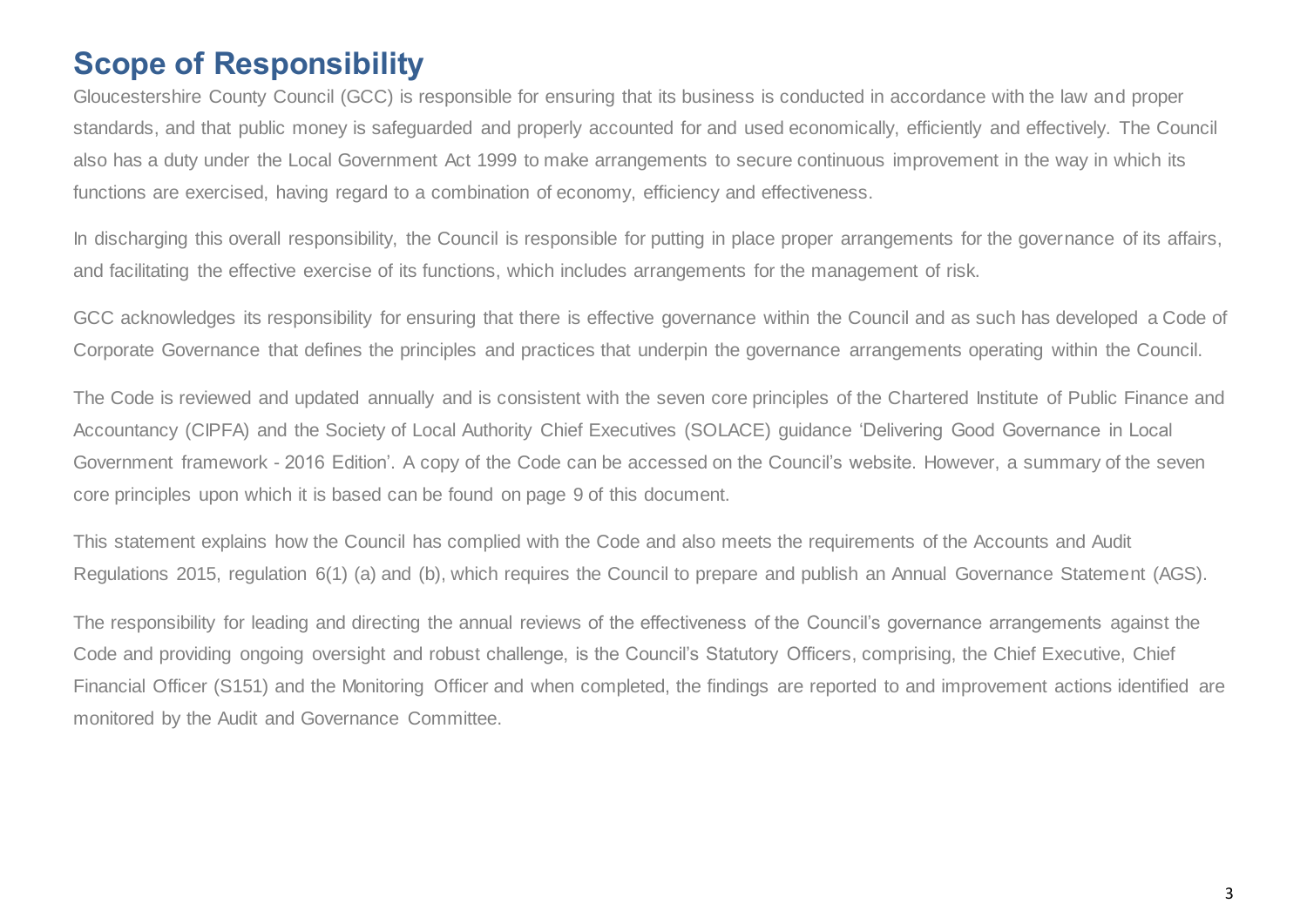# <span id="page-3-0"></span>**What is Governance?**

Governance is about how the Council ensures that it is doing the right things, in the right way, for the right people in a timely, inclusive, open, honest and accountable manner. Good governance leads to effective:

- ❑ leadership and management;
- ❑ performance and risk management;
- ❑ stewardship of public money; and
- ❑ public engagement and outcomes for our citizens and service users.

### <span id="page-3-1"></span>**What is the purpose of a Governance Framework?**

The governance framework comprises the culture, values, systems and processes by which an organisation is directed and controlled. It enables the Council to monitor the achievement of its strategic objectives and to consider whether those objectives have led to the delivery of appropriate services and value for money. The system of internal control is a significant part of the framework and is designed to manage risk to a reasonable level. It assures that in conducting its business, the Council:

- ❑ operates in a lawful, open, inclusive and honest manner;
- □ makes sure that public money and assets are safeguarded from inappropriate use, or from loss and fraud, properly accounted for and used economically, efficiently and effectively;
- ❑ has effective arrangements for the management of risk;
- $\Box$  secures continuous improvement in the way that it operates;
- ❑ enables human, financial, environmental and other resources to be managed efficiently and effectively;
- ❑ properly maintains records and information; and
- ❑ ensures its values and ethical standards are met.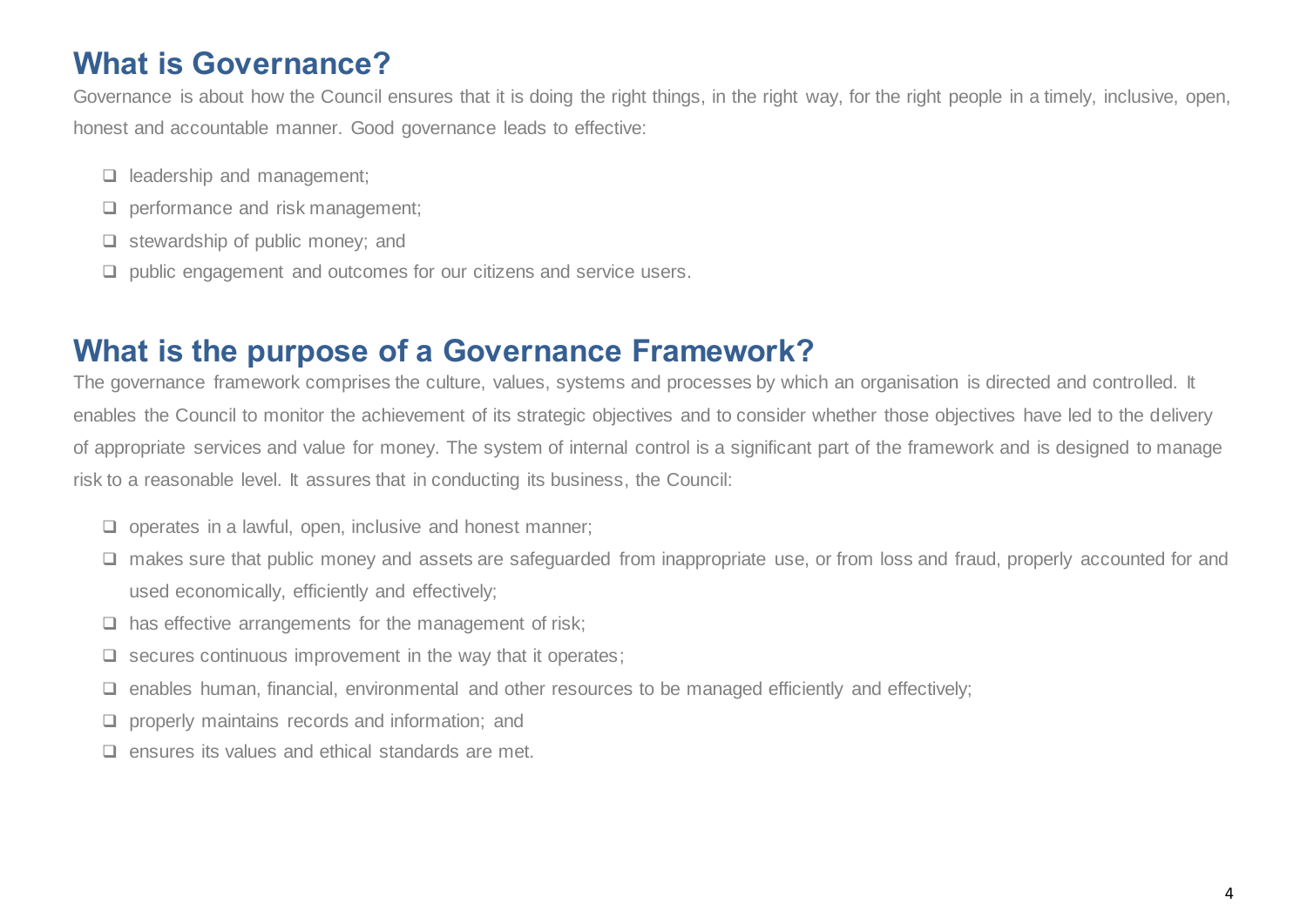# <span id="page-4-0"></span>**What is the Annual Governance Statement?**

The Council is required by the Accounts and Audit Regulations 2015 to prepare and publish an Annual Governance Statement, in order to report publicly on the extent to which we comply with our own Local Code of Corporate Governance, including how we have monitored the effectiveness of our arrangements in year and on any planned changes to our governance arrangements in the coming year.

In this document the Council:

- ❑ acknowledges its responsibility for ensuring that there is a sound system of governance;
- ❑ summarises the key elements of the governance framework and the roles of those responsible for the development and maintenance of the governance environment;
- ❑ describes how the Council has monitored and evaluated the effectiveness of its governance arrangements in the year, and on any planned changes in the coming period;
- ❑ provides details of how the Council has responded to any issue(s) identified in last year's governance statement; and
- ❑ reports on any key governance matters identified from this review and provides a commitment to addressing them.

The Annual Governance Statement reports on the governance framework that has been in place at Gloucestershire County Council for the year ended 31st March 2021 and up to the date of approval of the statement of accounts.

It should be noted however, that any system of internal control is designed to manage risk to a reasonable level rather than to eliminate all risk of failure to achieve policies, aims and objectives; it can therefore only provide reasonable and not *absolute* assurance of effectiveness.

The Council's Governance Assurance Framework, which underpins the AGS, has been in place at the Council for the year ended 31st March 2021 and up to the date of approval of the AGS and Statement of Accounts.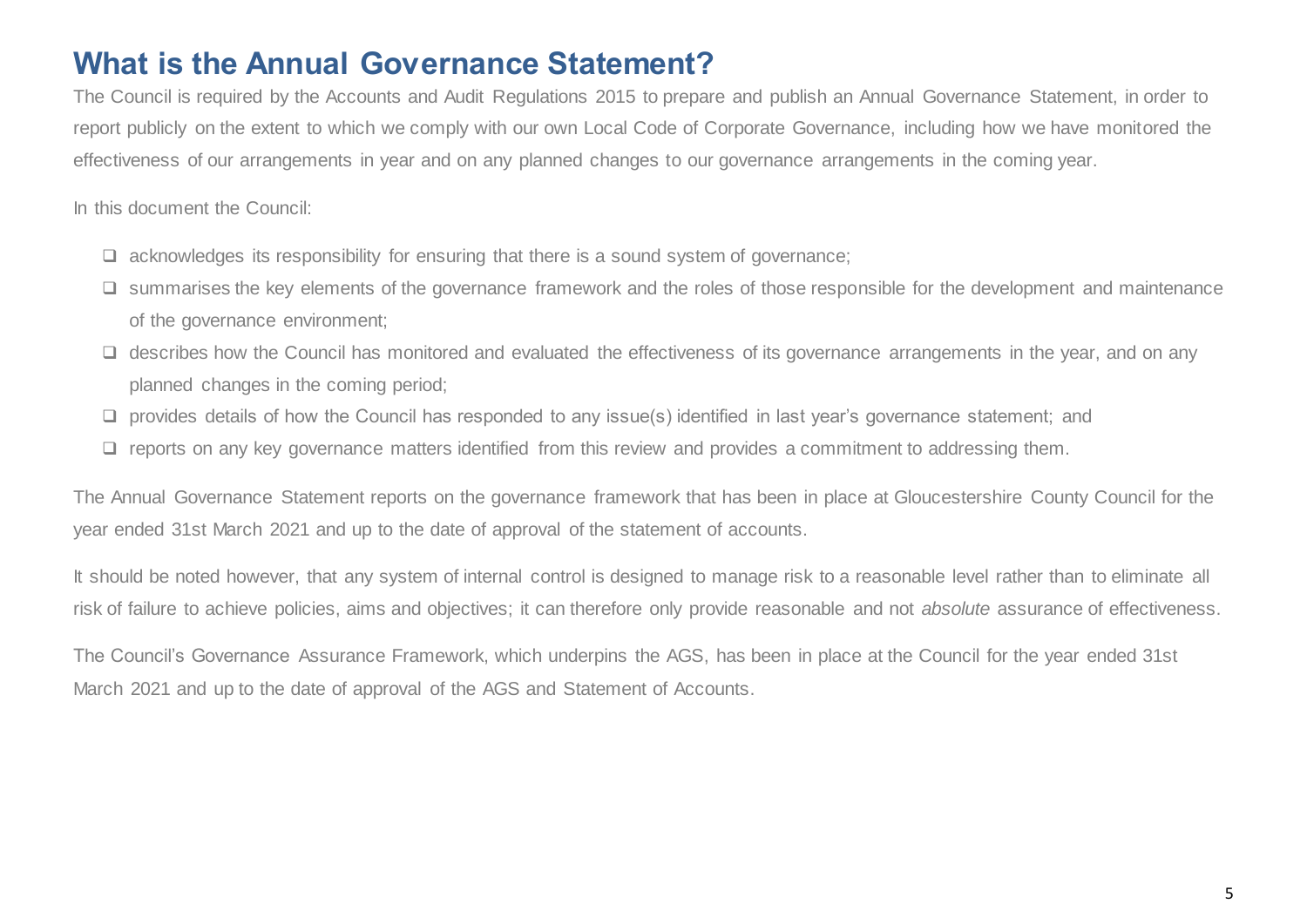### <span id="page-5-0"></span>**What is a Governance Assurance Framework?**

Assurance provides confidence, based on sufficient evidence, that internal controls are in place and are operating effectively and that objectives are being achieved. An Assurance Framework is a structure within which Members and Senior Management identify the principal risks to the Council meeting its key objectives, and through which they map out both the key controls to manage them and how they have gained sufficient assurance about the effectiveness of those controls. The assurance framework underpins the statements made within the Annual Governance Statement.

A governance assurance process is in place to provide a framework for the annual assessment of the effectiveness of the governance arrangements operating within the Council. This includes Cabinet Member overview and oversight and robust challenge by the Council's Statutory Officers i.e. the Chief Executive, Monitoring Officer and Chief Financial Officer.

In addition, *'the three lines of assurance'* model is in place which helps Members and Senior Management to understand where assurances are being obtained from, the level of reliance they place on that assurance and identify potential gaps in assurance.

### **The Three Lines of Assurance in effective Risk Management and Control**

Assurance can come from many sources within the Council. The Three Lines of Assurance is a concept for helping to identify and understand the different sources of assurance. By defining these sources into three categories i.e. the **First Line** (functions that own and manage risks e.g. operational management has ownership, responsibility and accountability for directly identifying, assessing and controlling / mitigation risks), the **Second Line** (functions that oversee risks and ensures compliance e.g. HR, Finance, IT and other control functions. This line monitors the effectiveness of risk management arrangements put in place by the first line and the **Third Line** (functions that provide independent assurance on the management of risks e.g. Internal Audit). In addition to internal governance arrangements, External Auditors, regulators and other bodies reside outside of the Council's structure, but have an important role in the Council's overall governance and control structure. This framework helps the Council understand how each contributes to the overall level of assurance and how best they can be integrated and supported. *Please see page 7 for a visual summary.*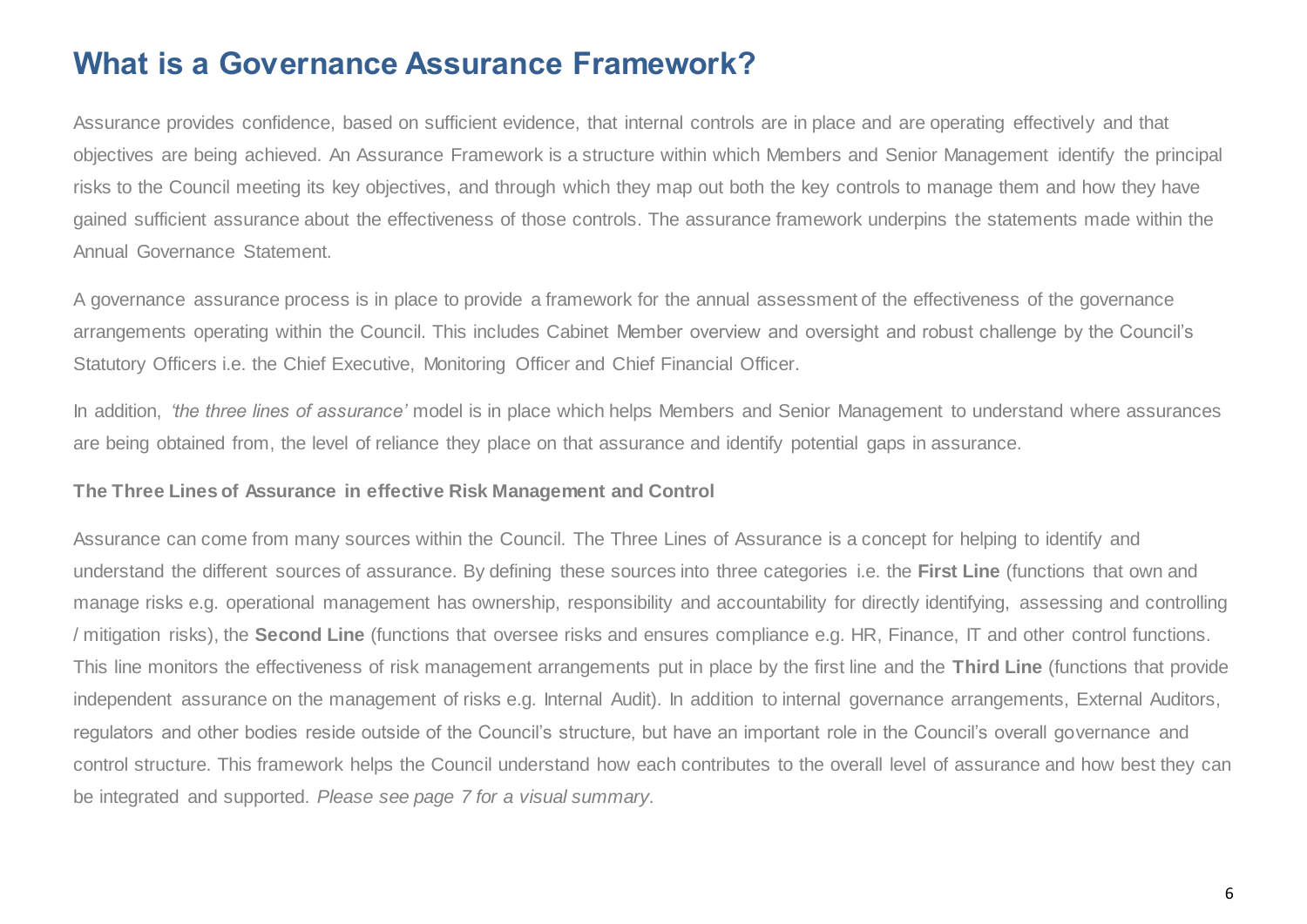# <span id="page-6-0"></span>**What are the Council's Governance, Risk and Control Assurance Framework?**

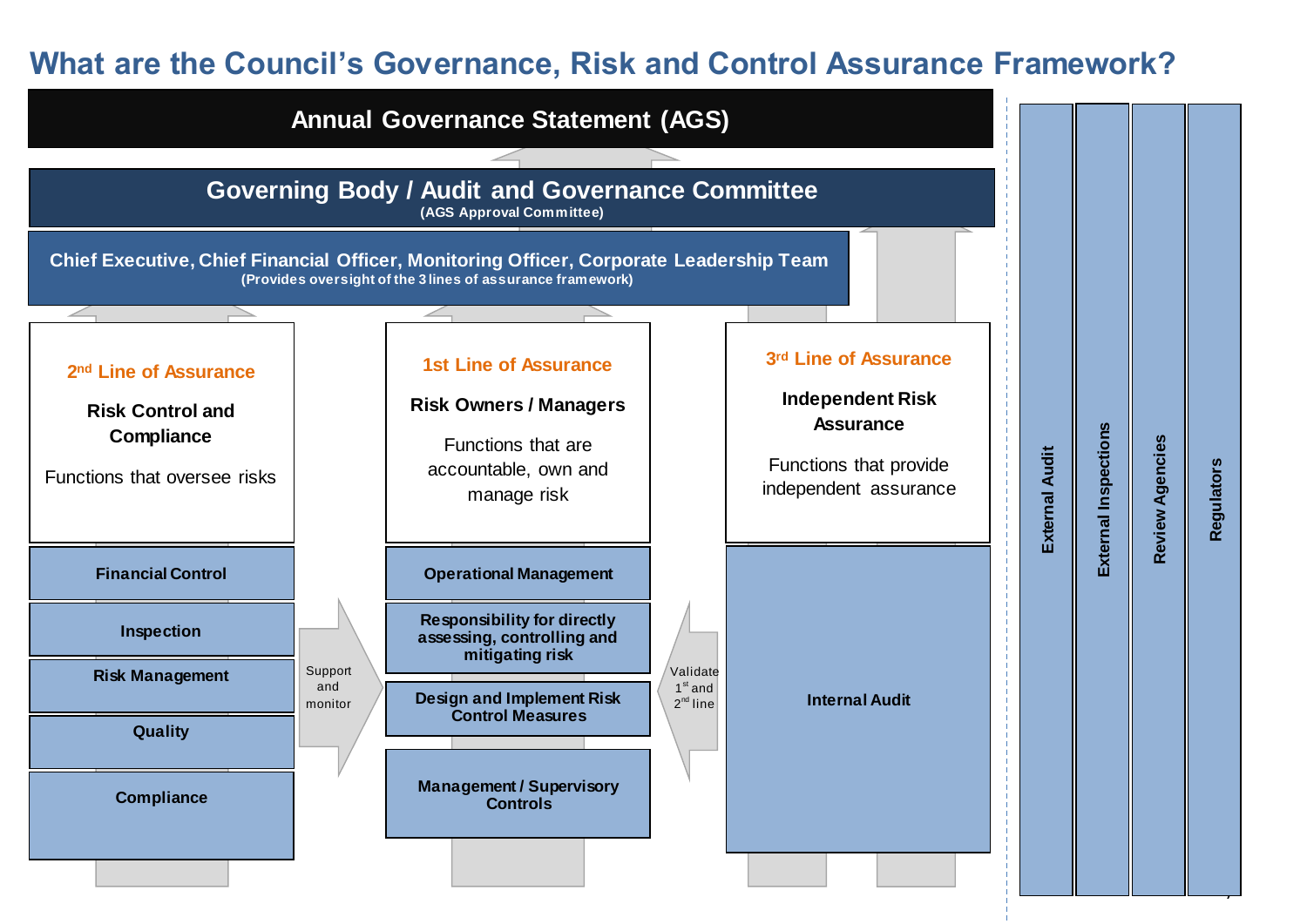# <span id="page-7-0"></span>**How has the Annual Governance Statement been prepared?**

In preparing the Annual Governance Statement the Council has:

- ❑ reviewed the Council's existing governance arrangements against the revised CIPFA / SOLACE 'Delivering Good Governance in Local Government framework - 2016 Edition' good practice guidance;
- ❑ updated the Council's Local Code of Corporate Governance to reflect this guidance which includes the revised seven principles of good governance and associated required actions and behaviours taken by the Council that demonstrate good governance; and
- ❑ assessed the effectiveness of the Council's governance arrangements against the revised Local Code of Corporate Governance.

# <span id="page-7-1"></span>**How does the Council monitor and evaluate the effectiveness of its governance arrangements?**

Gloucestershire County Council has responsibility for conducting, at least annually, a review of the effectiveness of its governance framework including the system of internal control. The system of internal control is a significant part of the framework and is designed to manage risk to a reasonable level. It cannot eliminate all risk and can therefore only provide reasonable and not absolute assurance of effectiveness. The effectiveness of governance arrangements is monitored and evaluated throughout the year, activity undertaken includes:

- ❑ Consideration of governance issues by the Corporate and Senior Leadership Teams (CLT and SLT) including risk registers, counter-fraud updates and Internal Audit reports;
- ❑ Preparation of a rolling plan of audit coverage provided by the Head of Audit, Risk and Assurance (ARA) which is primarily based on an assessment of the Council's risks;
- ❑ The Annual Audit Opinion which is provided by the Head of Audit, Risk and Assurance (ARA);
- ❑ Ongoing assessment of internal management processes, including performance management and compliance monitoring;
- ❑ The independent views of regulatory inspection agencies such as Ofsted and the Care Quality Commission;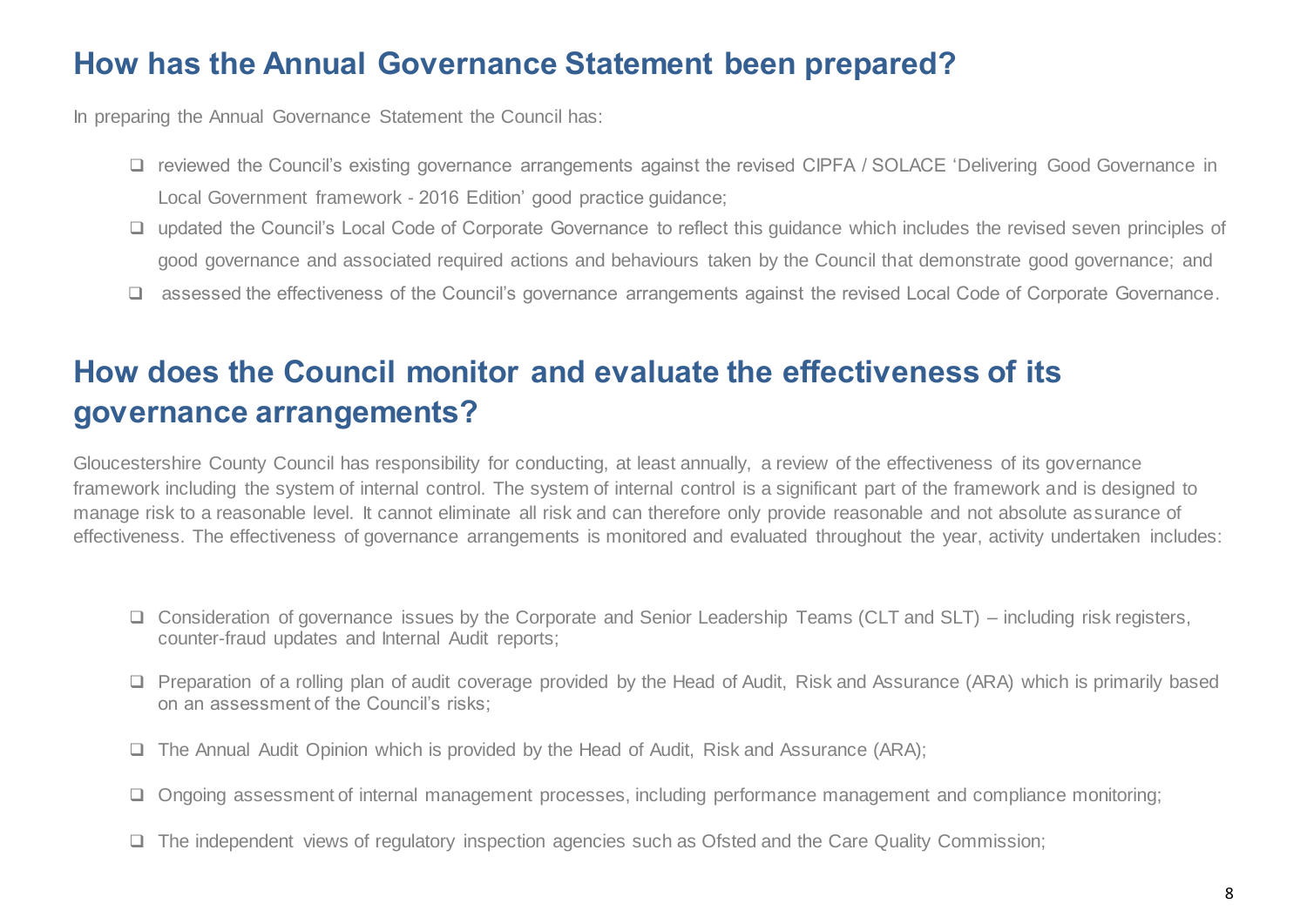- ❑ The views of external auditors, regularly reported to the Audit and Governance Committee (A&GC), including regular progress reports and the Annual Audit Letter;
- ❑ The annual report on Risk Management Activity 2020/2021;
- ❑ The Council's Risk Maturity Assessment which is Level 4 out of 5: Risk Managed Established risk management with planned extension / development.
- ❑ The Council has set up 2 outside bodies which it part-owns alongside other local authorities:
	- *Adoption West* has been set up jointly by Local Authorities in Bath and North East Somerset, Bristol, Gloucestershire, North Somerset, South Gloucestershire and Wiltshire to provide a dedicated adoption service.
	- *Ubico* is an environmental services company wholly owned by seven local authorities; Cheltenham Borough Council, Cotswold District Council, Forest of Dean District Council, Gloucestershire County Council, Stroud District Council, West Oxfordshire District Council and Tewkesbury Borough Council. Its purpose is to keep spaces and places clean and green for every resident, visitor, town, village and community.

Gloucestershire County Council has appointed Directors to the board of each company who are accountable alongside those appointed by the other partners for ensuring that the Nolan principles are embedded into their governance.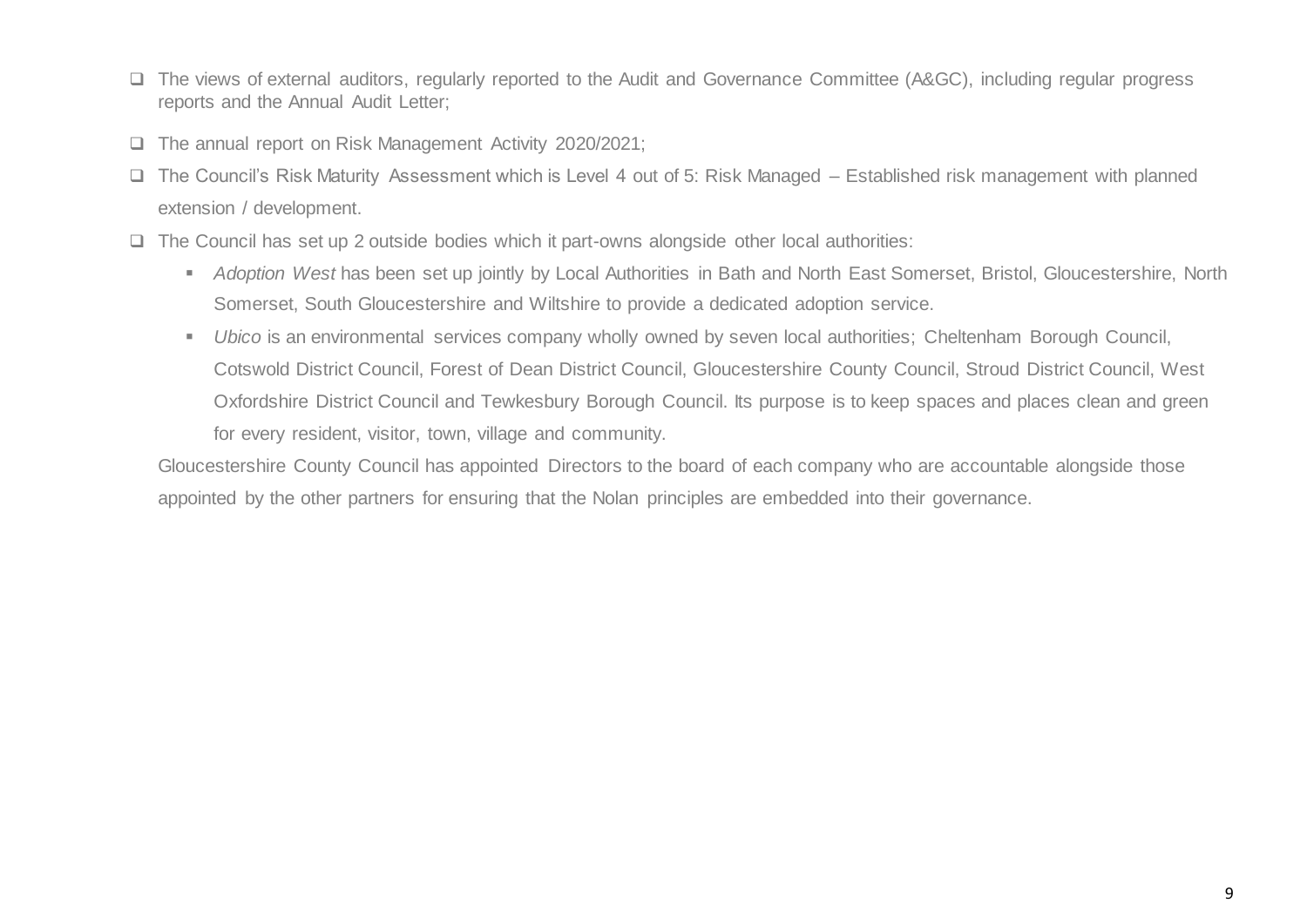# <span id="page-9-0"></span>**COVID-19 Impact on Governance**

With significant organisational disruption, new emergency responsibilities, increased staff absence and also staff working from home, the annual review has recognised the challenges brought about by Coronavirus/COVID-19. The AGS assesses the arrangements that were put in place initially during 2019/20, and has continued throughout 2020/21. These may fall into the following broad categories:

- ❑ Impact on business as usual in the delivery of services;
- ❑ New areas of activity as part of the national response to coronavirus and any governance issues arising, e.g. Implementation of new policies and processes and emergency assistance;
- ❑ The funding and logistical consequences of delivering the local government response, e. g. Changes to council meetings and decision making arrangements, new collaborative arrangements and funding and cash flow challenges;
- ❑ Assessment of the longer term disruption and consequences arising from the pandemic, e.g. Existing projects and programmes may have been put on hold, new priorities and objectives introduced and new risks identified or existing risks escalated.

When COVID-19 impact was added to the 2019/20 AGS in the final stages of preparing the statement, it was assumed that emergency measures to respond to the pandemic would be over by now, and we would have assessed lessons learned and have returned to 'normal'. This has clearly not been the case, and the long term impact of emergency working and adaptation to the ever changing restrictions is evident in most of our services. This forms the backdrop to the overall assessment of assurance for 2020/21, and a summary of ongoing key issues is included in the actions table at the end of this report.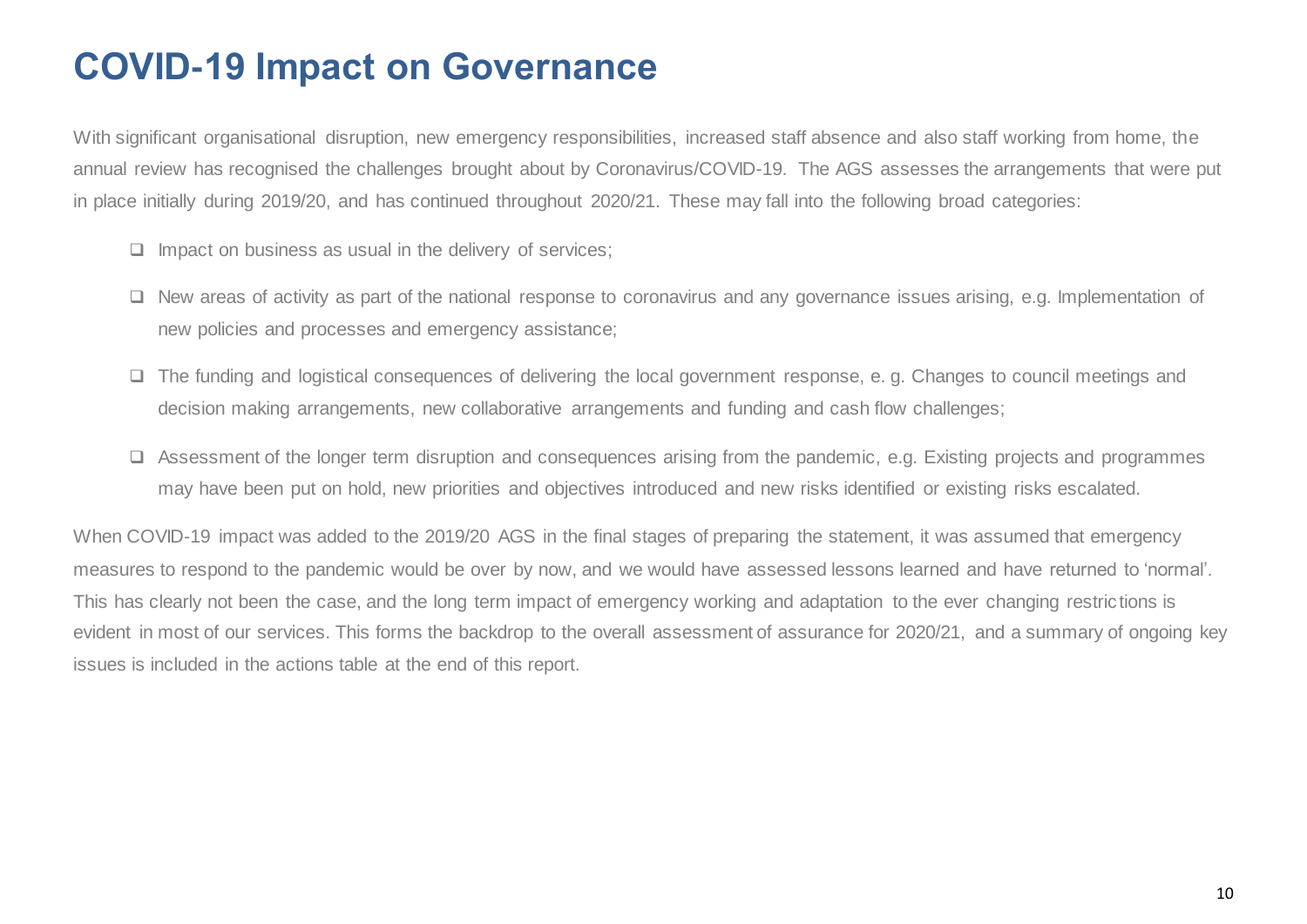# <span id="page-10-0"></span>**What are the key elements of GCC's Governance Framework?**

The Council aims to achieve good standards of governance by adhering to the seven core principles below, which form the basis of the Council's Code of Corporate Governance:

The following pages provide a summary of actions and behaviours taken by the Council in relation to each of these seven core principles and associated sub principles.

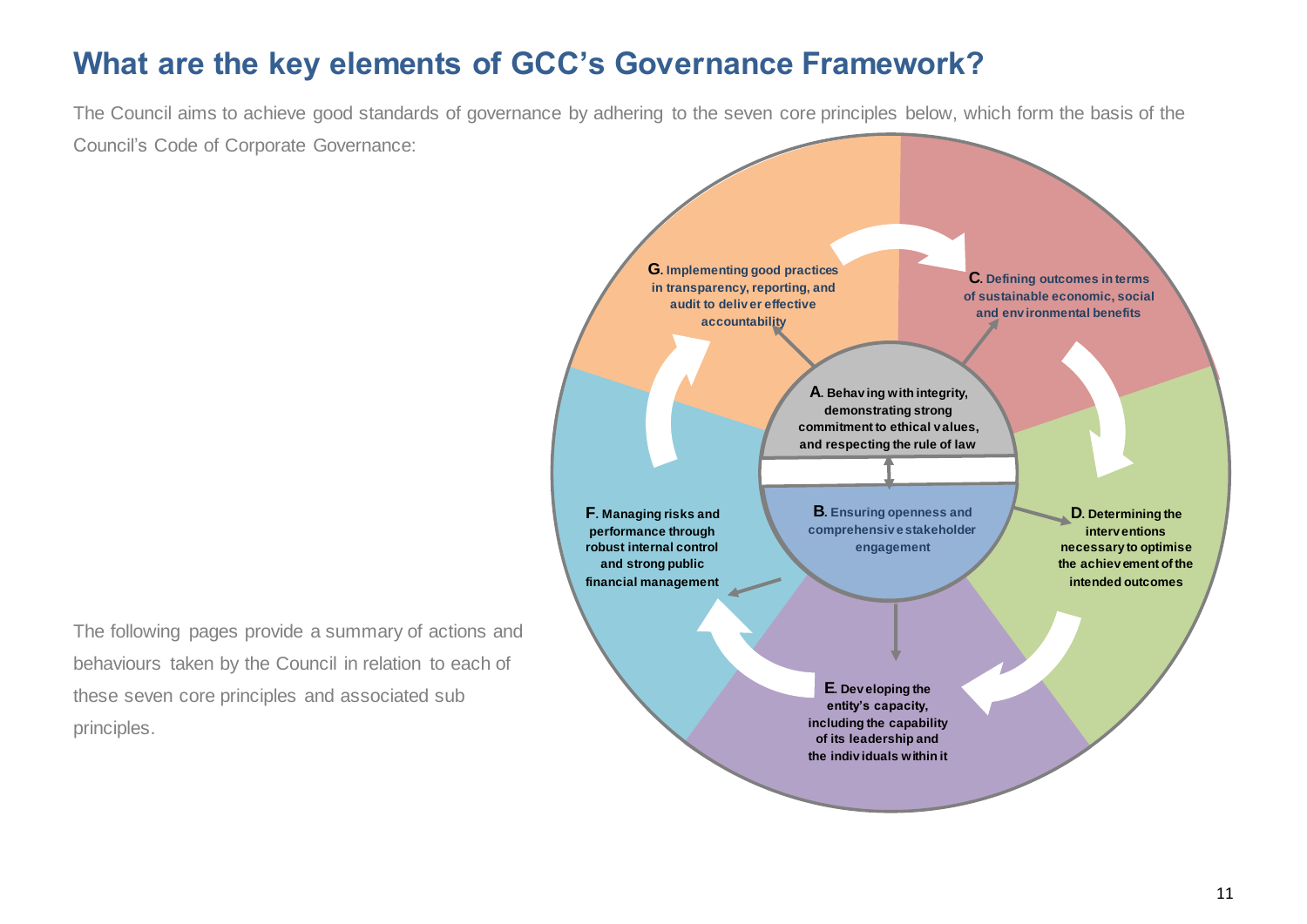### **Principle A**

**Behaving with integrity, demonstrating strong commitment to ethical values, and respecting the rule of law**

Supporting Principles:

How we do this:

- The Council has an Audit and **[Governance Committee](http://glostext.gloucestershire.gov.uk/ieListMeetings.aspx?CId=655&Year=0) to promote** high standards of member conduct. Elected members must follow a [Code of Conduct](https://www.gloucestershire.gov.uk/constitution/) to ensure high standards in the way they undertake their duties. The Monitoring Officer advises members on the Code of Conduct.
- ❖ Officer behaviour is governed by the Employees' Code of Conduct. The Code has been formulated to provide a set of standards of conduct expected of employees at work.
- ❖ External providers of services acting on behalf of the Council are also required to comply with the Code of Conduct.
- ❖ These Codes are regularly reviewed to ensure they are operating effectively.

**Behaving with integrity <b>Demonstrating strong commitment to ethical values**

- ❖ Arrangements exist to ensure that members and officers are not influenced by prejudice, bias or conflicts of interest in dealing with different stakeholders. These include:
	- o Registers of disclosable conflicts of interests;
	- o Declarations of disclosable conflicts of interests and disclosable other interests at the start of meetings; and
	- o Registers of gifts and hospitality.
- ❖ A [corporate complaints](http://www.gloucestershire.gov.uk/council-and-democracy/complaints-and-feedback/comment-complaint-or-compliment/) procedure exists to receive and respond to any complaints received.
- ❖ Actively seek to deter and prevent fraud and corruption and ensure where irregularity is suspected that it is thoroughly investigated.
- ❖ The required leadership and staff 'behaviours' are embedded into performance appraisals.

**Respecting the Rule of Law**

- ❖ Th[e Constitution](https://www.gloucestershire.gov.uk/constitution/) sets out the responsibilities of the **Council**, the [Cabinet](http://glostext.gloucestershire.gov.uk/mgCommitteeDetails.aspx?ID=117)[, Scrutiny](http://glostext.gloucestershire.gov.uk/mgListCommittees.aspx?bcr=1) and other Committees, as well as officers, including decision making powers.
- ❖ The Council has a duty to appoint three of its staff to specific roles, these being:

-The Head of Paid Service (Chief Executive), who has overall accountability for the governance arrangements operating within the Council.

- The Monitoring Officer who has a key role in ensuring that decisions taken by the Council are within the law and the Council complies with the provisions of its Constitution.

- The Chief Financial Officer is the principal financial adviser to the Council and is responsible for the proper administration of the Council's financial affairs and internal control environment.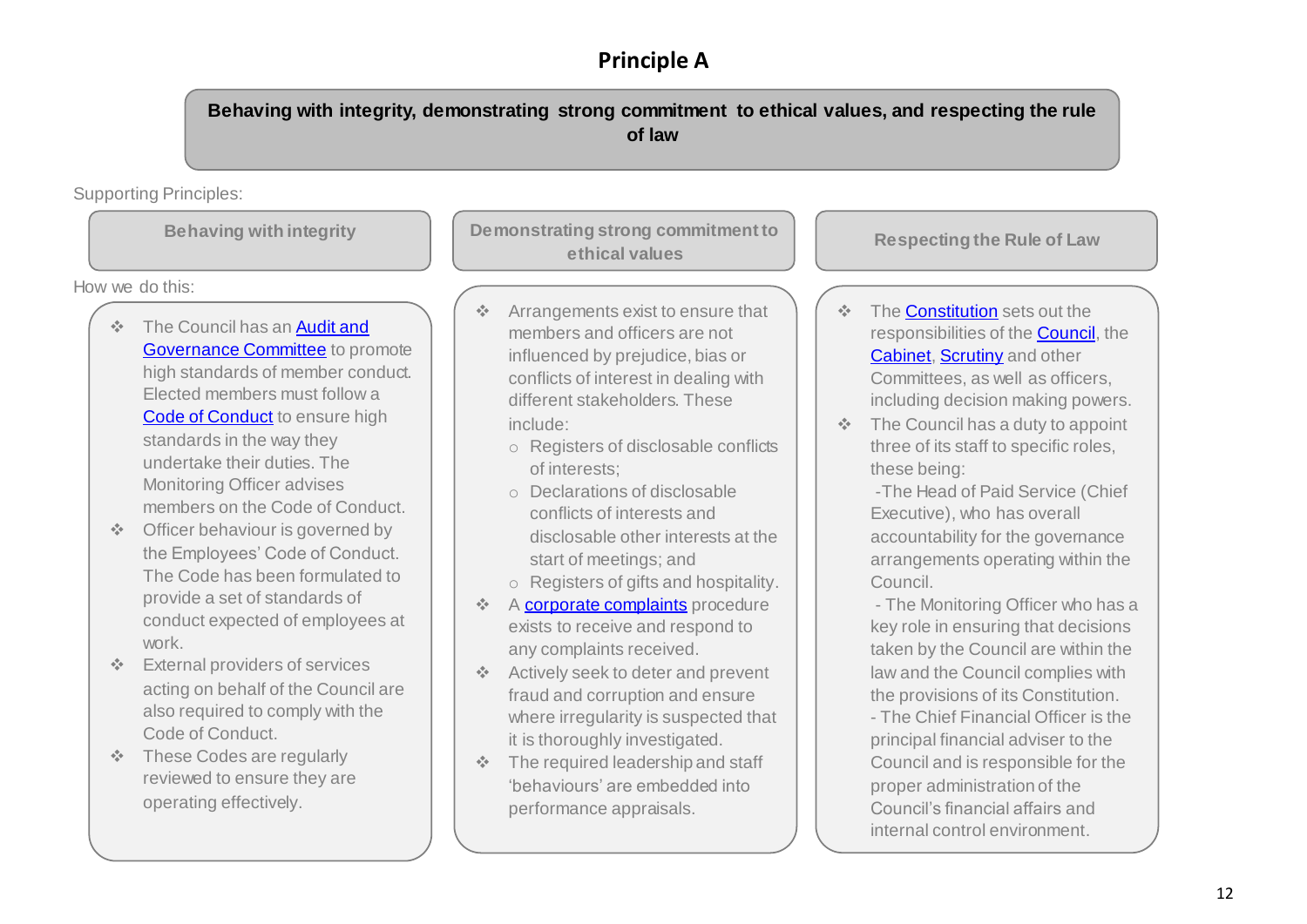### **Principle B**

**Ensuring openness and comprehensive stakeholder engagement**

Supporting Principles:

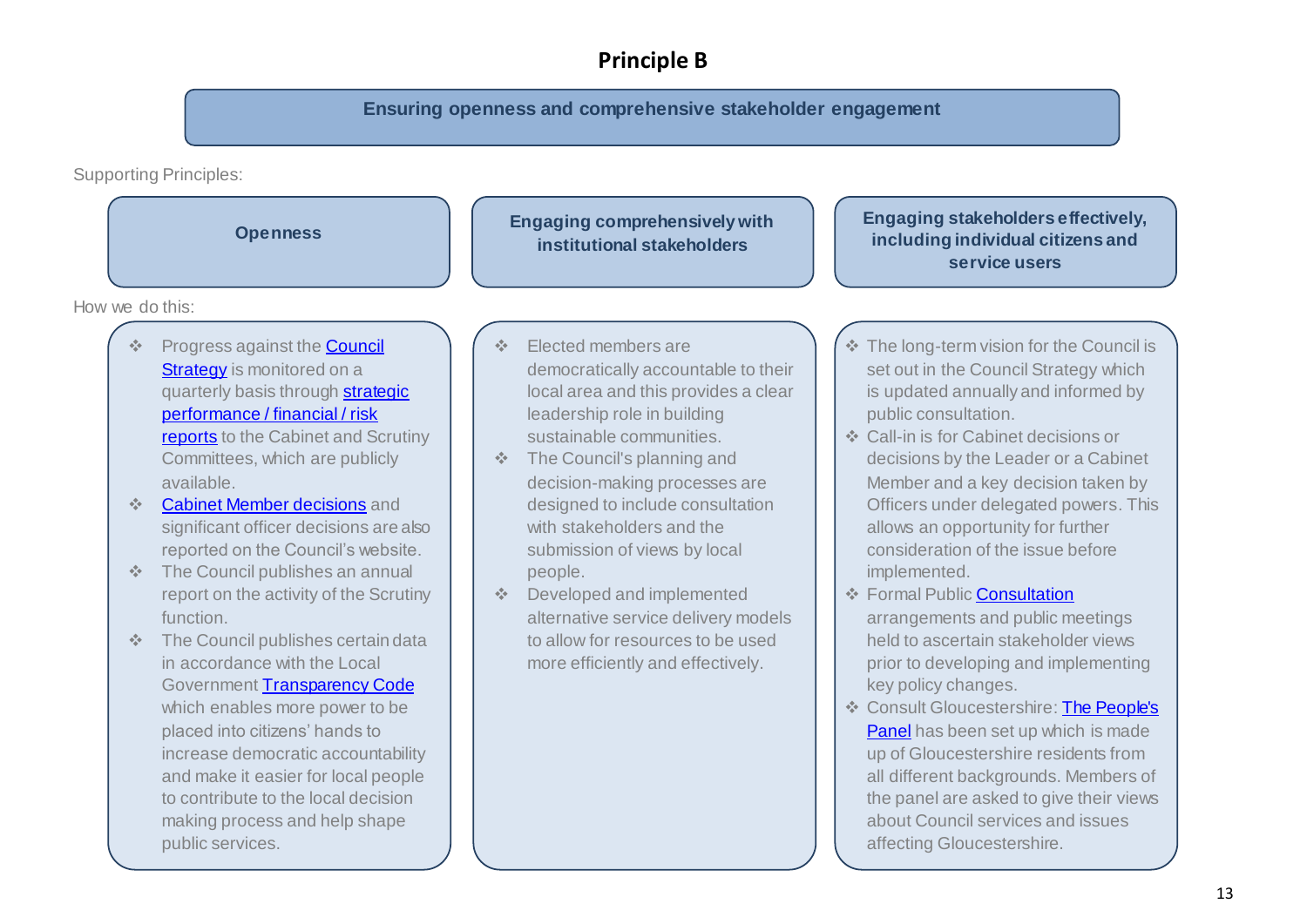### **Principle C**

**Defining outcomes in terms of sustainable, economic, social and environmental benefits**

Supporting Principles:

How we do this:

- The long term vision and Council's priorities are set out in the Council Strategy.
- ❖ A [Budget and Medium Term Financial Strategy](http://www.gloucestershire.gov.uk/council-and-democracy/performance-and-spending/budget-and-medium-term-financial-strategy/), Capital Programme and annual budget process ensure that financial resources are directed to the Council's priorities.
- ❖ The Council works with partner organisations where there are shared objectives and clear economic benefits from joint working.
- ❖ The Council has a co-ordinated and structured approach to commissioning services and defining outcomes.
- ❖ Contract management and monitoring arrangements are in place to ensure that services provided are delivered to a high standard.
- ❖ The Council's corporate planning, performance and risk framework reports progress against business objectives and targets. These are reported and monitored by the Corporate Management Team, Overview and Scrutiny Management Committee and Cabinet Members.

### **Defining outcomes Sustainable economic, social and environmental benefits**

- ❖ An Efficiency Programme identifies and implements efficiency savings across the organisation in a systematic and considered manner.
- ❖ The Council aims to ensure that the purchase or commissioning of goods, services or works required to deliver services is acquired under Best Value terms.
- ❖ The Council has developed business continuity plans to ensure that critical service delivery can be maintained or recovered during an emergency.
- ❖ The Council's decision making process requires consideration of the economic, social and environmental impacts of policies and plans when taking decisions about service provision. In addition a sustainability check list is also included to ensure sustainability is also fully considered.
- ❖ Programme and project management arrangements require consideration of Political, Environmental, Societal (i.e. increased demand for a service and demographic changes), technological, legislative, economic and efficiency issues, risks and opportunities and value for money.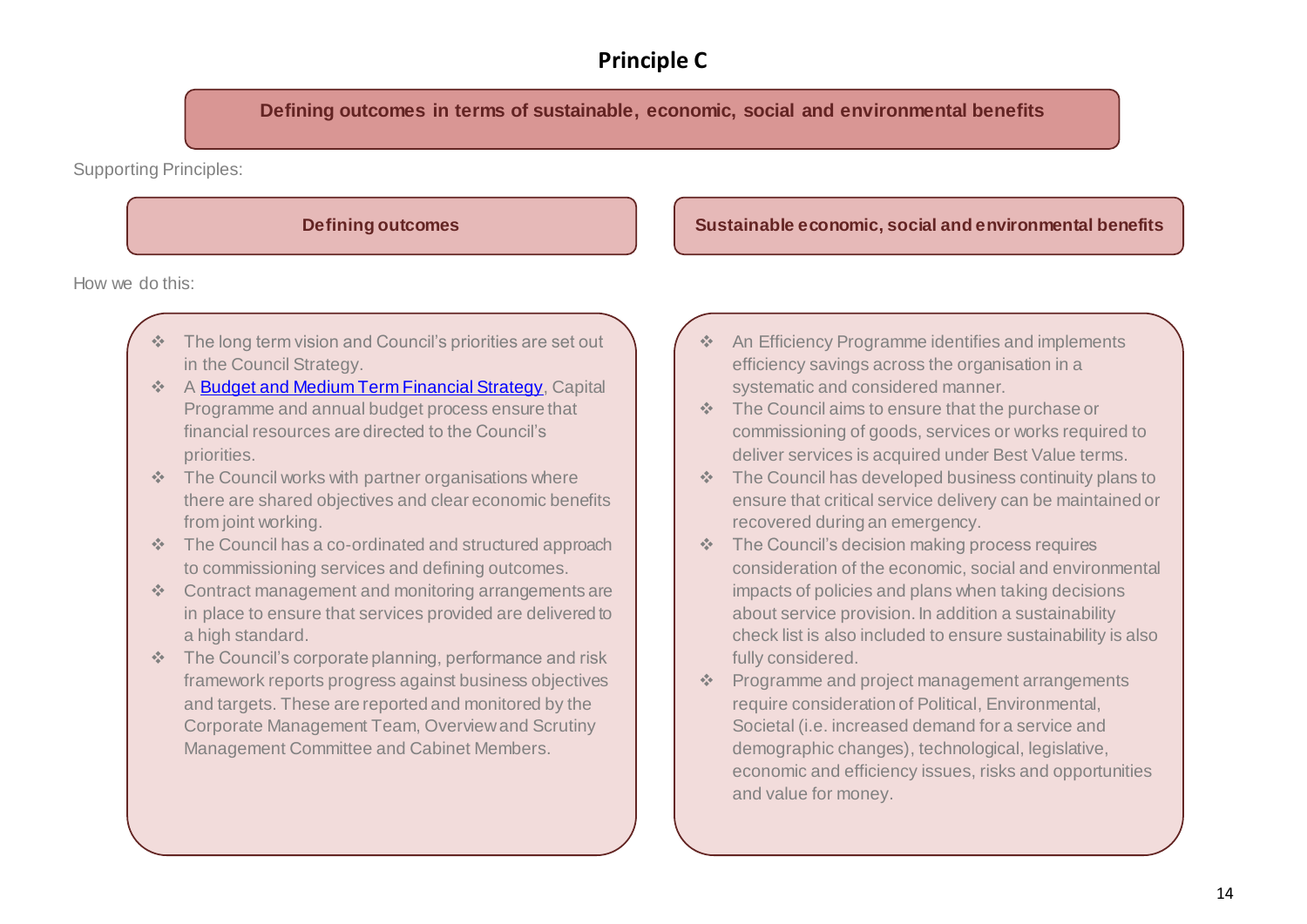### **Principle D**

**Determining the interventions necessary to optimise the achievement of the intended outcomes**

Supporting Principles:

| <b>Determining interventions</b>                                                                                                                                                                                                                                                                                                                                                                                                                                                                                                                                                            | <b>Planning interventions</b>                                                                                                                                                                                                                                                                                                                                                                                                                                                                                                                                                                                                                                                                                                                                   | <b>Optimising achievement of intended</b><br>outcomes                                                                                                                                                                                                                                                                                                                                                                                                                                                                                                                                                                                                                                                                                                                                                     |
|---------------------------------------------------------------------------------------------------------------------------------------------------------------------------------------------------------------------------------------------------------------------------------------------------------------------------------------------------------------------------------------------------------------------------------------------------------------------------------------------------------------------------------------------------------------------------------------------|-----------------------------------------------------------------------------------------------------------------------------------------------------------------------------------------------------------------------------------------------------------------------------------------------------------------------------------------------------------------------------------------------------------------------------------------------------------------------------------------------------------------------------------------------------------------------------------------------------------------------------------------------------------------------------------------------------------------------------------------------------------------|-----------------------------------------------------------------------------------------------------------------------------------------------------------------------------------------------------------------------------------------------------------------------------------------------------------------------------------------------------------------------------------------------------------------------------------------------------------------------------------------------------------------------------------------------------------------------------------------------------------------------------------------------------------------------------------------------------------------------------------------------------------------------------------------------------------|
| How we do this:<br>The Council's decision making<br>process ensures that decision<br>makers receive objective and<br>robust analysis of a variety of<br>options indicating how the intended<br>outcomes will be achieved,<br>providing information on the risks<br>and opportunities associated with<br>those options, thus helping to<br>inform those decisions.<br>Public consultation is undertaken to<br>$\Phi_{\rm eff}^{\rm 2D}$<br>ensure that feedback from citizens<br>and service users are fully<br>considered when making decisions<br>about service improvements /<br>changes. | The Gloucestershire Vision 2050<br>plan, which stretches three<br>decades, strives to help<br>Gloucestershire grow - shaping it<br>into a vibrant and welcoming place<br>to live, work and study.<br>The Council Strategy defines the<br>$\Phi_{\rm eff}^{\rm R} \Phi$<br>Council's key priorities and plans,<br>following full consultation with the<br>communities of Gloucestershire.<br>The Council has developed<br>$\Phi_{\rm eff}^{\rm 2D}$<br><b>Strategic Commissioning Plans,</b><br>Service Level Agreements,<br><b>Outcome Agreements and Annual</b><br><b>Business Plans with clearly defined</b><br>outcomes and a balanced set of<br>measures and risks to evaluate<br>performance.<br>Quarterly performance reports<br>$\Phi_{\rm eff}^{\rm R}$ | The Council has developed and<br>$\frac{\partial}{\partial \phi} \phi$<br>implemented a Budget and Medium<br><b>Term Financial Strategy.</b><br>The financial plans demonstrate<br>$\sigma_{\rm eff}^{\rm th}$<br>how the Council's financial<br>resources will be deployed over the<br>next three years to deliver declared<br>aims and priorities.<br>The strategy sets out the overall<br>$\sigma_{\rm d}^{\rm R} \sigma$<br>shape of the Council's budget by<br>determining the level of resources<br>that will be available and how these<br>are currently allocated between<br>services.<br>The Council ensures the<br>$\Phi_{\rm eff}^{\rm 2D}$<br>achievement of 'social value' (i.e. a<br>way of thinking about how scarce<br>resources are allocated and used<br>when awarding a contract) when |
|                                                                                                                                                                                                                                                                                                                                                                                                                                                                                                                                                                                             | analysing trends and latest budget<br>position are monitored by Cabinet<br>and Scrutiny Committees and                                                                                                                                                                                                                                                                                                                                                                                                                                                                                                                                                                                                                                                          | commissioning services and<br>service planning.                                                                                                                                                                                                                                                                                                                                                                                                                                                                                                                                                                                                                                                                                                                                                           |

mitigation strategies are

and emerging risks.

implemented to manage current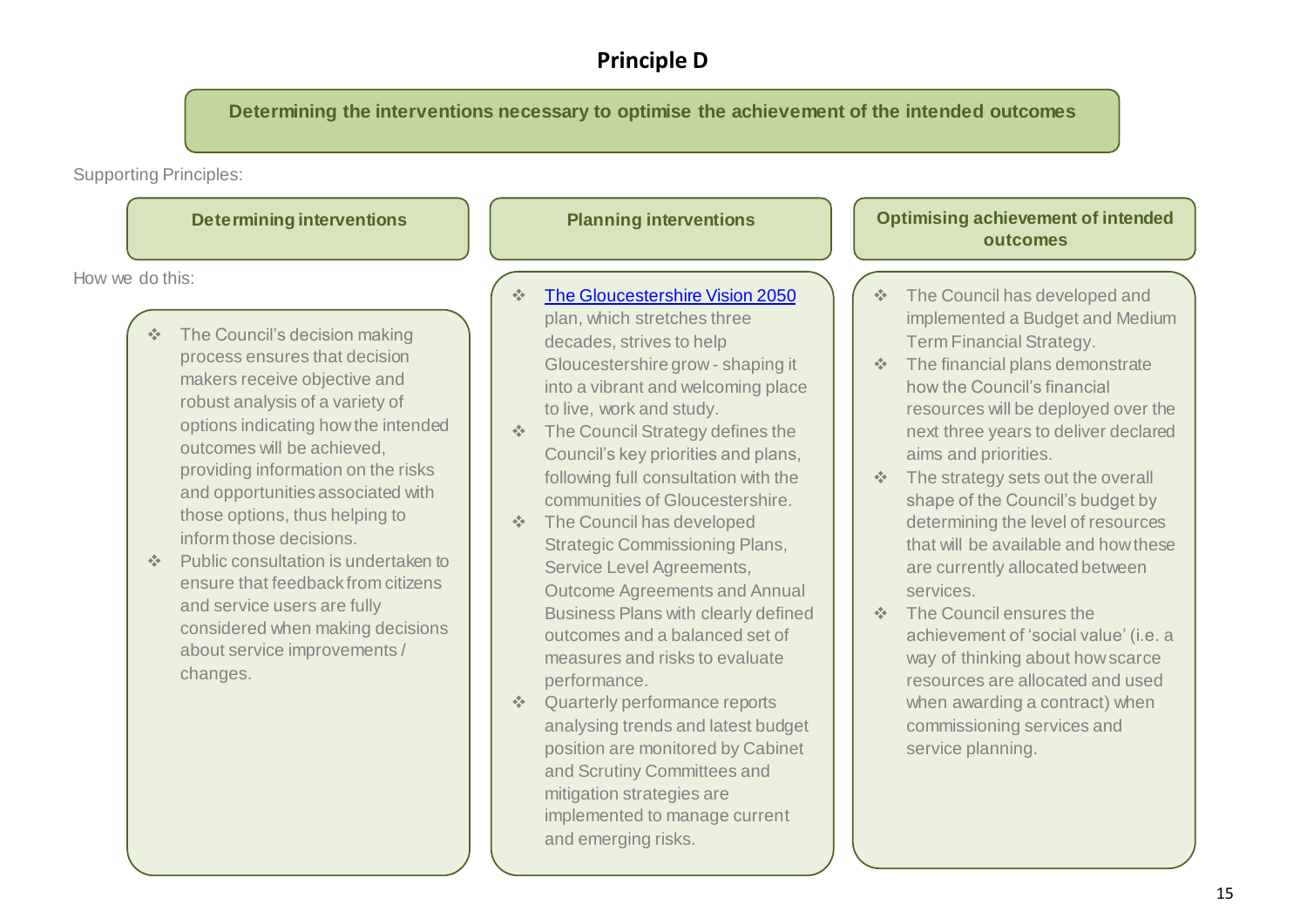### **Principle E**

**Developing the entity's capacity, including the capability of its leadership and the individuals within it**

Supporting Principles:

How we do this:

- The Council participates in relevant benchmarking exercises and peer reviews to help inform how the resources are allocated, so that outcomes can be achieved effectively and efficiently.
- ❖ Collaborative working and alternative service delivery models are fully considered as part of the option appraisal process, when looking to determine how the Council's resources are allocated in order to meet our priorities.
- ❖ The Council has currently drafted and organisational and workforce strategy.
- ❖ The Council has an Occupational Health Service that offers health assessments, health screening, health and well-being advice, ill health retirement advice, rehabilitation advice and advises managers on health related performance or attendance issues and an Employee Assistance programme which provides staff counselling and advice.
- ❖ Implementation of the Aspiring Leaders Programme which enables the development of our future leaders. Leadership and Management courses are available to support learning and development.

### **Developing the Council's capacity Developing the capability of the Council's leadership and other individuals**

- The Council's Constitution clearly defines the statutory and distinctive leadership roles of the Leader of the Council and the Chief Executive, whereby the Chief Executive leads on implementing strategy and managing the delivery of services and other requirements set by members.
- ❖ A Member Development Programme approved by Group Leaders is in place, which supports continued Member development. This includes six key skills needed to be an effective councillor, namely local leadership, partnership working, communication, political understanding, scrutiny and challenge and regulation and monitoring skills.
- ❖ The Council's Performance Development Review is a 1:1 meeting for all leaders and employees. It is an opportunity to reflect on how the individual is performing, what is going well and also where the individual may need further support or development as part of their role.
- ❖ The above includes leadership skills and behaviours as these behaviours are essential for the delivery of our key priorities, to continue to support our savings targets, and form part of our on-going commitment to personal and professional development.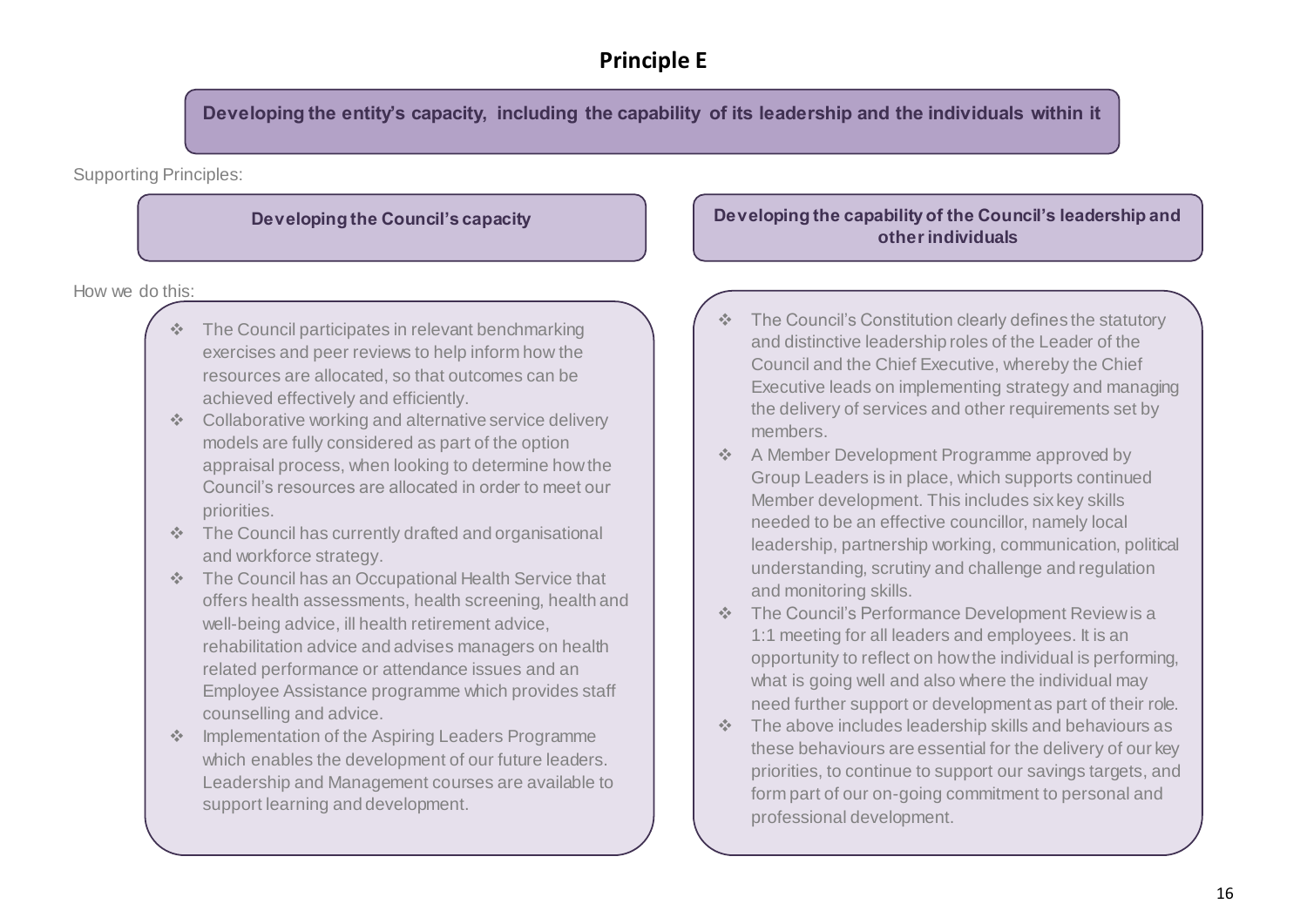### **Principle F**

|                                                                                                                                                                                                                                                                                                                                                                                                                                                                        | Managing risks and performance through robust internal control and strong public financial management                                                                                                                                                                                                                                                                                                                                                                                                   |                                                                                                                                                                                                                                                                                                                                                                                                                                                                                                                          |                                                                                                                                                                                                                                                                                                                                                                                                                                                                                                                       |                                                                                                                                                                                                                                                                                                                                                                                                                                                                             |
|------------------------------------------------------------------------------------------------------------------------------------------------------------------------------------------------------------------------------------------------------------------------------------------------------------------------------------------------------------------------------------------------------------------------------------------------------------------------|---------------------------------------------------------------------------------------------------------------------------------------------------------------------------------------------------------------------------------------------------------------------------------------------------------------------------------------------------------------------------------------------------------------------------------------------------------------------------------------------------------|--------------------------------------------------------------------------------------------------------------------------------------------------------------------------------------------------------------------------------------------------------------------------------------------------------------------------------------------------------------------------------------------------------------------------------------------------------------------------------------------------------------------------|-----------------------------------------------------------------------------------------------------------------------------------------------------------------------------------------------------------------------------------------------------------------------------------------------------------------------------------------------------------------------------------------------------------------------------------------------------------------------------------------------------------------------|-----------------------------------------------------------------------------------------------------------------------------------------------------------------------------------------------------------------------------------------------------------------------------------------------------------------------------------------------------------------------------------------------------------------------------------------------------------------------------|
| <b>Supporting Principles:</b>                                                                                                                                                                                                                                                                                                                                                                                                                                          | <b>Managing Performance</b>                                                                                                                                                                                                                                                                                                                                                                                                                                                                             | <b>Robust internal control</b>                                                                                                                                                                                                                                                                                                                                                                                                                                                                                           | <b>Managing Data</b>                                                                                                                                                                                                                                                                                                                                                                                                                                                                                                  | <b>Strong public financial</b>                                                                                                                                                                                                                                                                                                                                                                                                                                              |
| <b>Managing Risk</b><br>How we do this:<br>The Council has a Risk<br><b>Management Policy/</b><br><b>Strategy</b> which clearly<br>defines the roles and<br>responsibilities for<br>managing risk,<br>confirming that risk<br>management is an<br>integral part of all our<br>business activities<br>including all aspects of<br>business planning,<br>option appraisals and<br>decision making.<br>❖ Business Continuity<br>arrangements are in<br>place for critical | * The Council Strategy<br>outlines our priorities<br>which are built on five<br>clear values i.e. Acting<br>with Integrity, Focusing<br>on Citizens/Communities<br>and People, Proactively<br>Challenging, Respecting<br>and Valuing each other<br>and Being Accountable.<br>A business planning<br>framework is in operation<br>which includes our<br>Commissioning<br>Intentions which set out<br>our strategic<br>commissioning priorities<br>and Service Plans which<br>set out the key priorities/ | ❖ The Internal Audit (IA)<br>service is 100%<br>compliant with Public<br><b>Sector Internal Audit</b><br>Standards.<br>❖ Whilst improvement<br>areas have arisen during<br>the year from IA activity,<br>action plans have been<br>agreed with management<br>to address them.<br>❖ Three lines of defence<br>risk assurance model in<br>place within the council<br>(Page 7 above).<br>❖ Fraud is taken very<br>seriously and policies<br>and processes are<br>established to deal with<br>such occurrences: <b>Anti</b> | Data is managed in<br>accordance with the law.<br>The <b>key information</b><br>management and<br>security policies in place<br>are: The Data Protection<br>Policy, Freedom of<br>Information Policy,<br><b>Information Security</b><br>Policy and the overall<br>Information Strategy.<br>Information Sharing<br>protocols are in place<br>when sharing data with<br>third parties.<br>❖ Strategy ownership rests<br>with Information Board<br>members who are<br>responsible for agreeing,<br>monitoring, promoting | management<br>❖ Robust budget<br>management<br>arrangements are in<br>place including<br>monitoring and review by<br>the Corporate Overview<br><b>Scrutiny Committee and</b><br>Cabinet.<br>External Audit review<br>and report on the<br>Council's financial<br>statements (including this<br><b>Annual Governance</b><br>Statement), providing an<br>opinion on the accounts<br>and concluding on the<br>arrangements in place<br>for securing economy,<br>efficiency and |
| services to ensure they<br>can continue to operate<br>in an emergency.<br>❖ The Audit and<br><b>Governance Committee</b><br>monitor the adequacy<br>of the risk identification,<br>monitoring and control<br>of strategic and<br>operational risk within<br>the Council.                                                                                                                                                                                               | tasks / targets / risks for<br>the day job.<br>❖ Priorities are monitored<br>through our performance<br>management and<br>programme and project<br>management frameworks<br>and overseen by, and<br>reported to, the<br><b>Corporate Overview</b><br><b>Scrutiny Committee and</b><br>Cabinet Members.                                                                                                                                                                                                  | <b>Fraud and Corruption</b><br><b>Policy and Strategy and</b><br>whistleblowing policy.                                                                                                                                                                                                                                                                                                                                                                                                                                  | and reviewing its<br>implementation.<br>Monitoring also includes<br>reports to Audit and<br>Governance Committee,<br>internal / external audits<br>and Information<br>Commissioner reviews as<br>appropriate.                                                                                                                                                                                                                                                                                                         | effectiveness in the use<br>of resources (the value<br>for money conclusion).<br>❖ The Audit and<br><b>Governance Committee</b><br>monitor the effectiveness<br>of the Chief Financial<br>Officer's responsibility for<br>ensuring an adequate<br>internal / financial control<br>environment.                                                                                                                                                                              |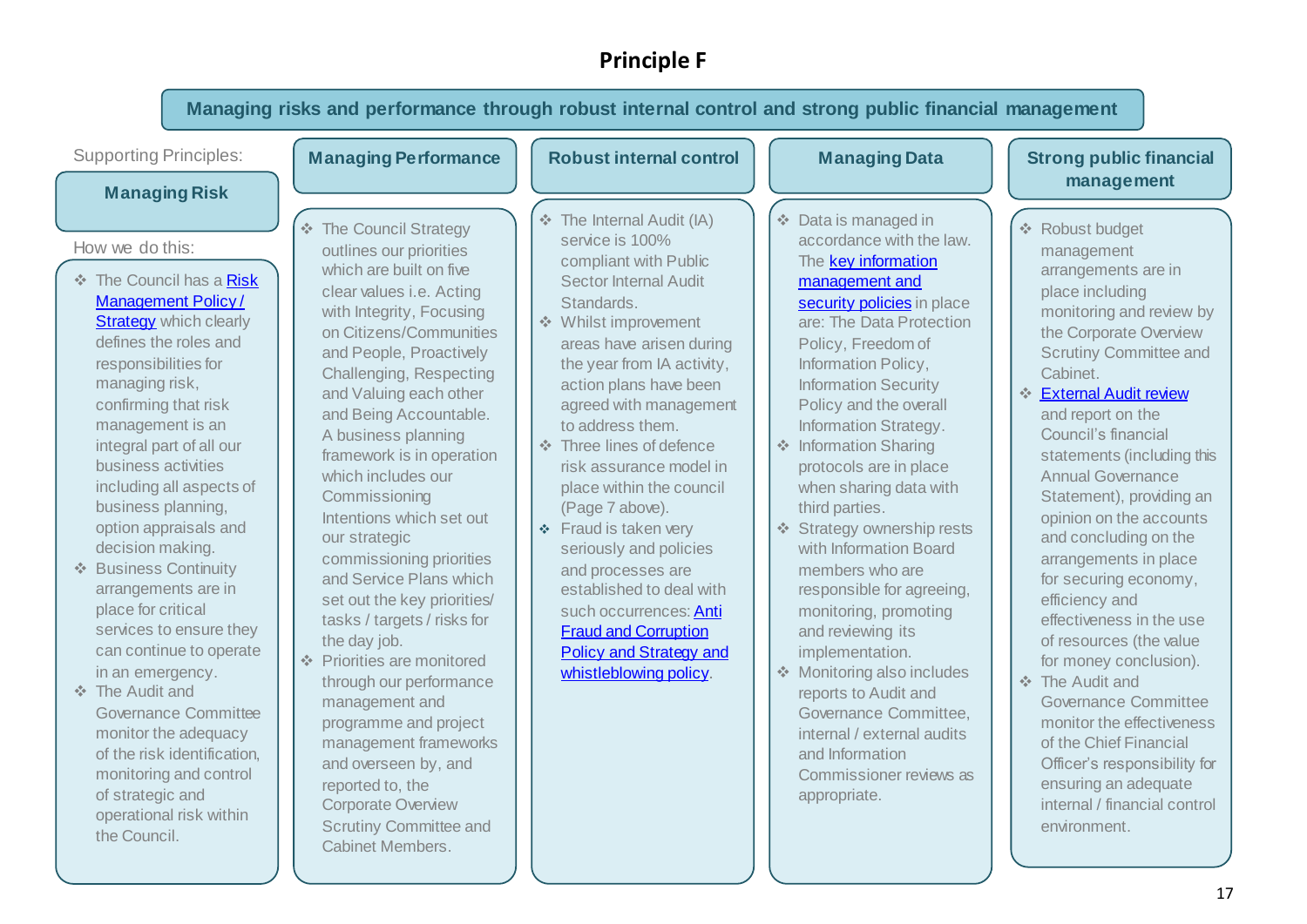### **Principle G**

**Implementing good practices in transparency, reporting, and audit to deliver effective accountability**

Supporting Principles:

**Implementing good practices in transparency**

**Implementing good practices in reporting**

**Assurance and effective accountability**

How we do this:

- ❖ Agendas and minutes of Cabinet and Committee meetings including Scrutiny are publically available on the Council's website.
- ❖ The Council has [a Freedom of](http://www.gloucestershire.gov.uk/council-and-democracy/freedom-of-information/)  [Information Act](http://www.gloucestershire.gov.uk/council-and-democracy/freedom-of-information/) publication scheme (to ensure the members of the public have access to all recorded information held by the Council.
- ❖ Working towards compliance with the [Local Government Data Transparency](https://www.gov.uk/government/publications/local-government-transparency-code-2015)  [Code](https://www.gov.uk/government/publications/local-government-transparency-code-2015) which sets out the minimum data that the Council should be publishing, the frequency it should be published and how it should be published e.g. expenditure exceeding £500, grants to voluntary, community and social enterprise organisations, senior salaries etc. This makes it easier for local people to contribute to the local decision making processes and help to shape public services.
- ❖ The publishe[d Annual Statement of](https://www.gloucestershire.gov.uk/council-and-democracy/performance-and-spending/statement-of-accounts/)  [Accounts](https://www.gloucestershire.gov.uk/council-and-democracy/performance-and-spending/statement-of-accounts/) is the statutory summary of the Council's financial affairs for the financial year. The purpose of the Annual Statement of Accounts is to give clear information on the income and expenditure of the Council and to demonstrate the Council's stewardship of public money for the year.
- ❖ The Council publishes a[n Annual](https://www.gloucestershire.gov.uk/council-and-democracy/performance-and-spending/statement-of-accounts/)  [Governance Statement](https://www.gloucestershire.gov.uk/council-and-democracy/performance-and-spending/statement-of-accounts/) [and Local Code](https://www.gloucestershire.gov.uk/council-and-democracy/performance-and-spending/statement-of-accounts/)  [of Corporate Governance](https://www.gloucestershire.gov.uk/council-and-democracy/performance-and-spending/statement-of-accounts/) in order to report how we have monitored the effectiveness of our governance arrangements (self assessed against the seven key principles set out within our Code of Corporate Governance) in year and on any planned changes in the coming year.
- ❖ The Audit and Governance Committee review and approve the Annual Statement of Accounts and Annual

Government. Statement and the statement of the statement of the statement of the statement.

- ❖ Accountability and decision making arrangements are clearly defined within the Council's Constitution. These accountabilities include arrangements when delivering services with our key partners.
- ❖ The Audit and Governance Committee provide independent assurance to the Council on the adequacy and effectiveness of the governance arrangements and internal control environment operating within the Council.
- ❖ Risk based internal auditing provides ongoing assurance that the key risks material to achieving the Council's objectives are being managed.
- ❖ Peer reviews and benchmarking undertaken to ascertain good practice and implement improvements as identified.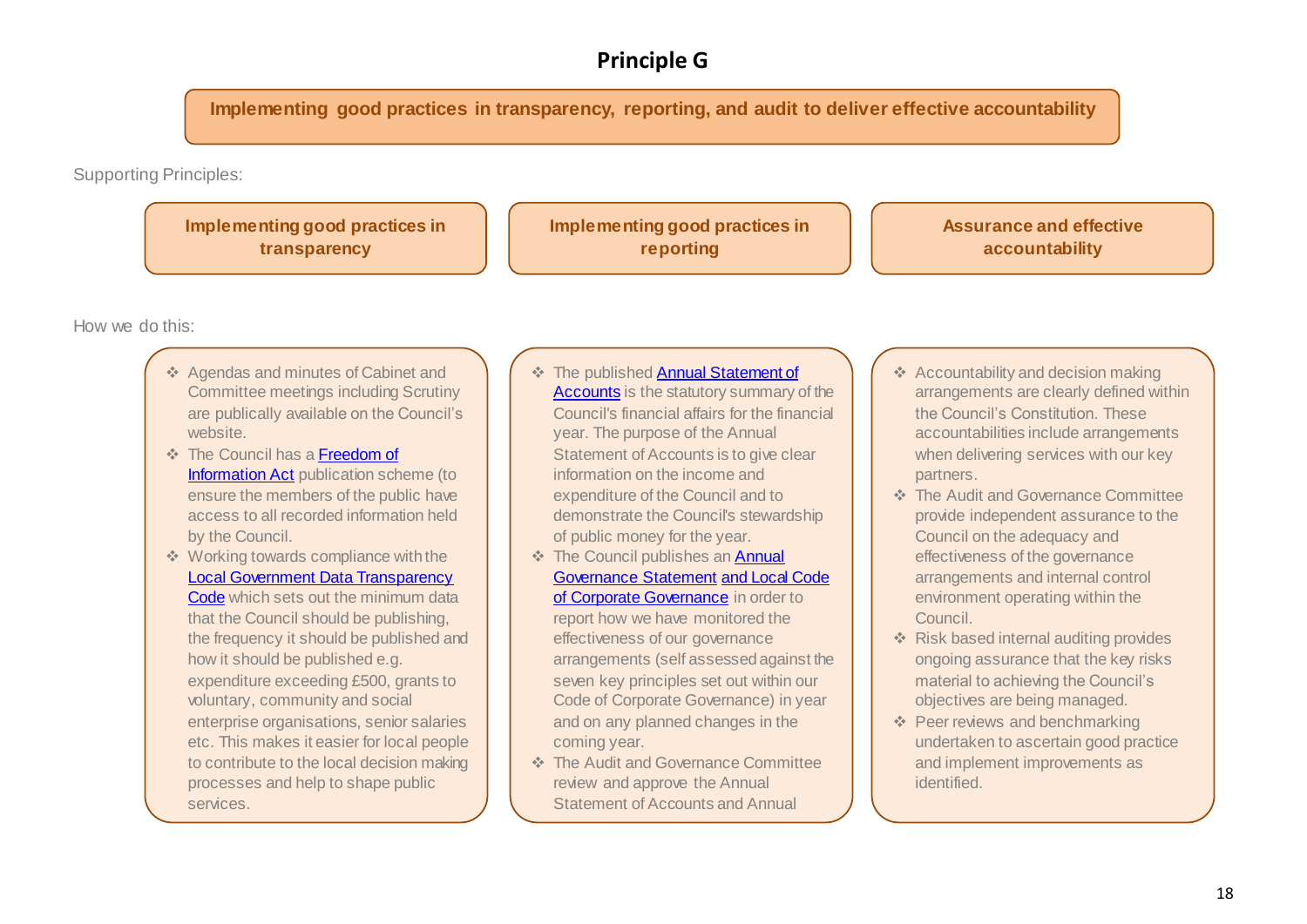# **What are the key roles of those responsible for developing and maintaining the Governance Framework?**

| <b>The Council</b>                                         | - Approves the Council Strategy.<br>- Approves the Constitution (including Standing Orders and Financial Regulations).<br>- Approves key policies and budgetary framew ork.                                                                                                                                                                                                                                                                                                                                                                                                                                                            |
|------------------------------------------------------------|----------------------------------------------------------------------------------------------------------------------------------------------------------------------------------------------------------------------------------------------------------------------------------------------------------------------------------------------------------------------------------------------------------------------------------------------------------------------------------------------------------------------------------------------------------------------------------------------------------------------------------------|
| <b>Cabinet</b>                                             | - The main decision-making body of the Council.<br>- Comprises the Leader of the Council and nine Cabinet Members who have responsibility for particular portfolios.                                                                                                                                                                                                                                                                                                                                                                                                                                                                   |
| <b>Audit and Governance</b><br><b>Committee</b>            | - Provides independent assurance to the Council on the adequacy and effectiveness of the governance arrangements, risk management<br>framew ork and internal control environment.<br>- Promotes high standards of member conduct.<br>- Approves the Annual Statement of Accounts and Annual Governance Statement.                                                                                                                                                                                                                                                                                                                      |
| <b>Scrutiny Committees</b>                                 | - There are five Scrutiny Committees aligned to the Council's corporate priorities.<br>- They hold Cabinet and Officers to account and scrutinise performance.                                                                                                                                                                                                                                                                                                                                                                                                                                                                         |
| <b>Chief Executive</b><br><b>Corporate Leadership Team</b> | - Implements the policy and budgetary framew ork set by the Council and provides advice to Cabinet and the Council on the development<br>of future policy and budgetary issues.<br>- Oversees the implementation of council policy.<br>- Influencing a corporate culture and fostering a culture of high ethical standards and integrity.                                                                                                                                                                                                                                                                                              |
| <b>Chief Financial Officer (s151)</b>                      | - Accountability for developing and maintaining the Council's governance, risk and control framew ork.<br>- Contribute to the effective corporate management and governance of the Council.                                                                                                                                                                                                                                                                                                                                                                                                                                            |
| <b>Monitoring Officer</b>                                  | - To report on contraventions or likely contraventions of any enactment or rule of law. To report on any maladministration or njustice<br>where the Local Government Ombudsman has carried out an investigation. To establish and maintain registers of member interests and<br>gifts and hospitality. To advise Members on the interpretation of the Code of Conduct for Members and Co-opted Members.<br>- Overall responsibility for the maintenance and operation of the Confidential Reporting Procedure for Employees. (Whistleblow ing) and<br>contributes to the effective corporate management and governance of the Council. |
| <b>Internal Audit</b>                                      | - Provides independent assurance and annual opinion on the adequacy and effectiveness of the Council's governance, risk managenent<br>and control framew ork.<br>- Delivers an annual programme of risk based audit activity, including counter fraud and investigation activity.<br>- Makes recommendations for improvements in the management of risk.                                                                                                                                                                                                                                                                               |
| <b>External Audit</b>                                      | - Audit / review and report on the Council's financial statements (including the Annual Governance Statement), providing an opinion on the<br>accounts and use of resources, concluding on the arrangements in place for securing economy, efficiency and effectiveness in the use of<br>resources (the value for money conclusion).                                                                                                                                                                                                                                                                                                   |
| <b>Managers</b>                                            | - Responsible for developing, maintaining and implementing the Council's governance, risk and control framework.<br>- Contribute to the effective corporate management and governance of the Council.                                                                                                                                                                                                                                                                                                                                                                                                                                  |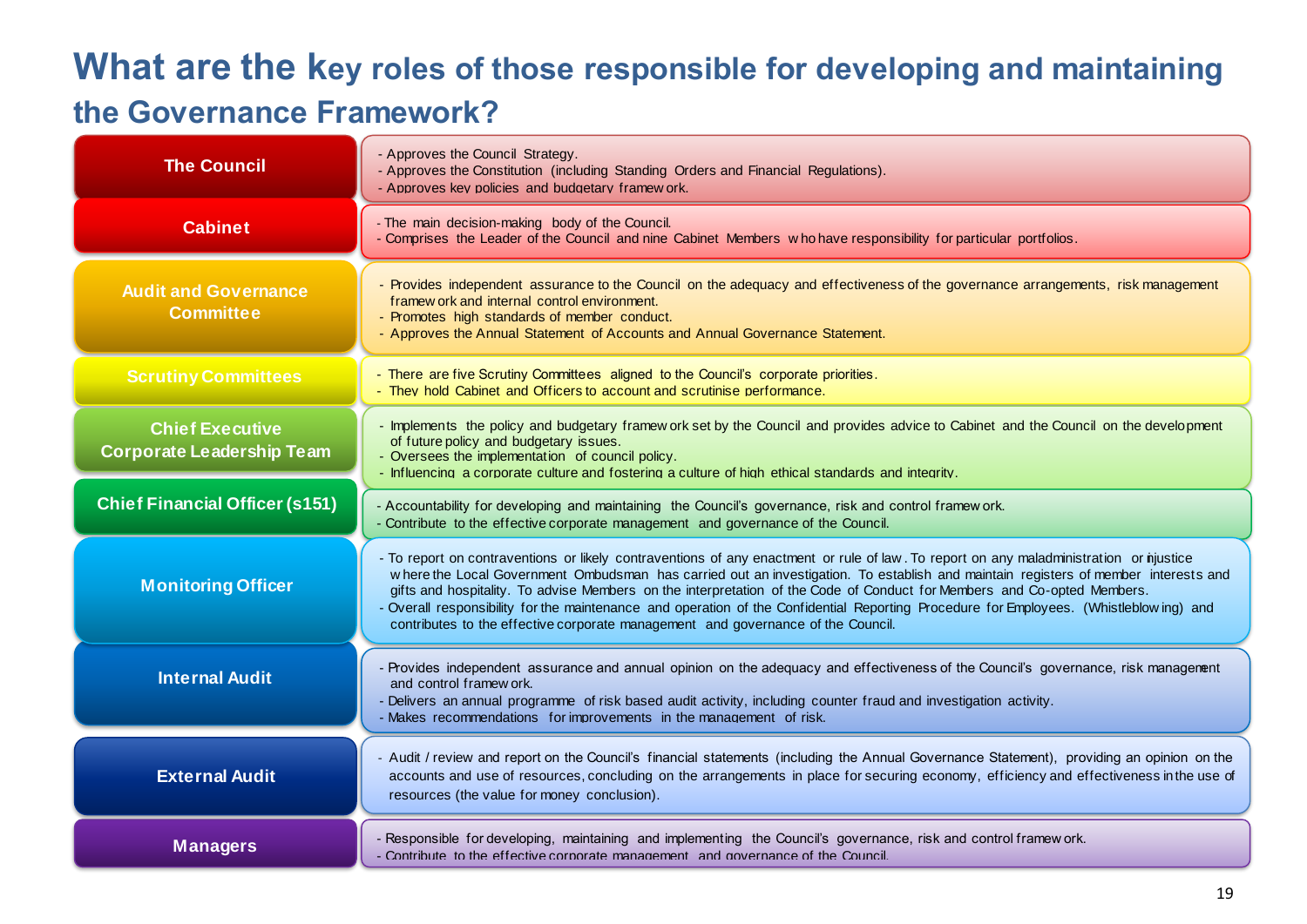# <span id="page-19-0"></span>**How has the Council addressed the governance improvement actions from 2019/20?**

The Annual Governance Statement 2019/20 contained the following key improvement actions. Details of the issues and how they have been addressed during the year have been reported to the Audit and Governance Committee at their meeting on 22<sup>nd</sup> January 2021. Please note that whilst improvement plans are in place to address these issues, due to their significance in relation to governance and inherent risk, all five of these actions have been carried forward into the 2020/2021 Action Plan to enable their ongoing monitoring.

| <b>2019/20 Review</b><br><b>Reference</b> | <b>Action</b>                               | <b>Current Status</b>                                                   |
|-------------------------------------------|---------------------------------------------|-------------------------------------------------------------------------|
| <b>Chief Financial Officer</b>            | 1) Future Financial Sustainability          | The Council has identified savings of £6.761m as part of the            |
| <b>Assurance Statement</b>                |                                             | 2021/2022 budget setting process, which while challenging, is the       |
|                                           |                                             | lowest level for a decade, and a contingency has been set aside in      |
|                                           |                                             | case this is not fully delivered. Challenges in the Children's services |
|                                           |                                             | placement budget overspend have been addressed in year and              |
|                                           |                                             | have significantly improved in 2019/20.                                 |
|                                           |                                             | Funding beyond 2021/22 will be subject to another Spending              |
|                                           |                                             | Review in 2021, when it is also expected that a wider consultation      |
|                                           |                                             | will be implemented on the Fair Funding Review and the new              |
|                                           |                                             | Business Rates Retention System, both of which have been delayed        |
|                                           |                                             | as a result of the Covid-19 crisis.                                     |
|                                           |                                             |                                                                         |
| Safeguarding Inspection                   | 2) Ofsted Inspection of Children's Services | C/F into the 2020/ 2021 AGS Action Plan                                 |
|                                           |                                             |                                                                         |
| Corporate                                 | 3) Gloucestershire Fire and Rescue          | C/F into the 2020/2021 AGS Action Plan                                  |
| Governance                                | Service (GFRS)                              |                                                                         |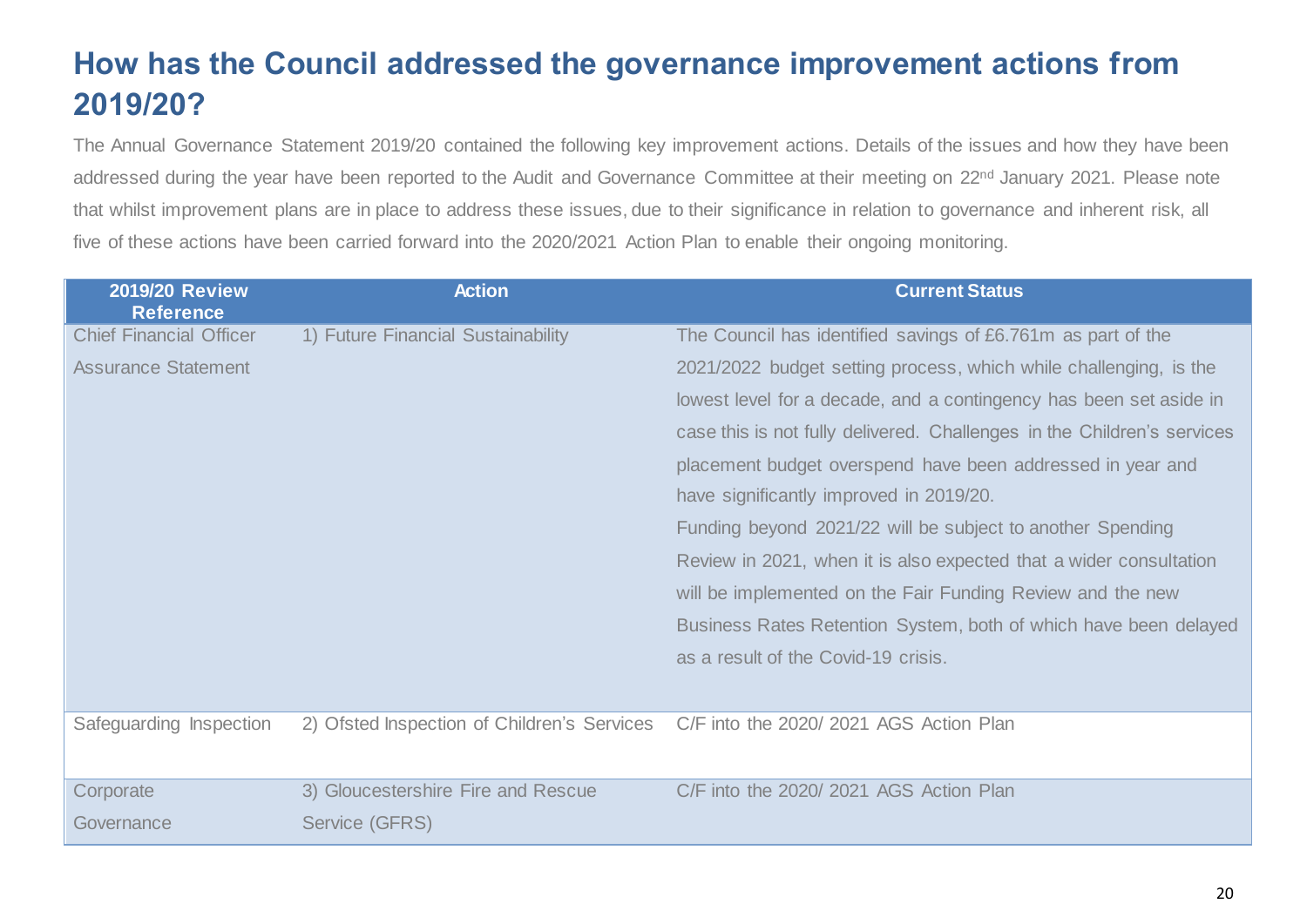| <b>2019/20 Review</b><br><b>Reference</b> | <b>Action</b>                                  | <b>Current Status</b>                  |
|-------------------------------------------|------------------------------------------------|----------------------------------------|
| Directors Assurance                       | 4) The recruitment and retention of            | C/F into the 2020/2021 AGS Action Plan |
| <b>Statement</b>                          | employees in hard to fill, critical positions. |                                        |
| <b>Corporate Resources</b>                | 5) COVID-19 response and recovery              | C/F into the 2020/2021 AGS Action Plan |
| <b>Assurance Statement</b>                |                                                |                                        |

# <span id="page-20-0"></span>**What are the key 2020/21 Governance matters identified?**

The review of the effectiveness of the Council's governance framework has identified the following actions that will need to be addressed during 2021/22, which includes the carried forward actions from 2019/2020.

# **Previously identified issues**

The first four issues below are brought forward from the Annual Governance Statement 2019/20, and have been updated for the latest status position for 2020/21.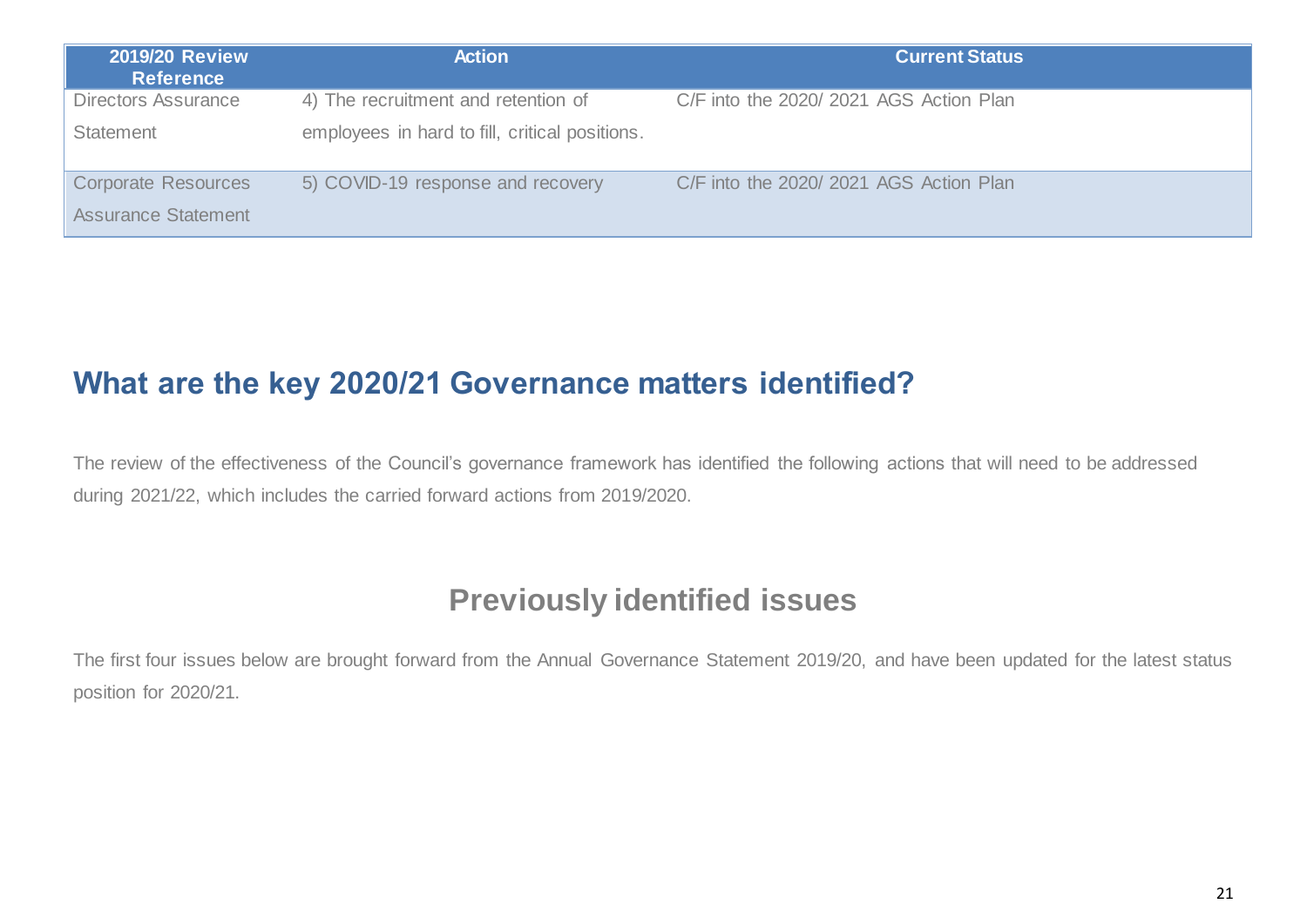| <b>Review</b><br><b>Reference</b> | Governance matters identified/actions taken                                                                                                                                                                                                                             | <b>Target Date</b> | <b>Lead Officer</b> |
|-----------------------------------|-------------------------------------------------------------------------------------------------------------------------------------------------------------------------------------------------------------------------------------------------------------------------|--------------------|---------------------|
| <b>Executive</b>                  | 1) Ofsted Inspection of Children's Services                                                                                                                                                                                                                             | Ongoing            | Director of         |
| Director's                        | GCC Children's Services continue on an improvement journey following the Ofsted inspection                                                                                                                                                                              |                    | Children's          |
| Assurance                         | in 2017. In October 2020, Ofsted undertook their final monitoring visit and the next time they                                                                                                                                                                          |                    | Services (DCS)      |
| <b>Statement</b>                  | return to Gloucestershire it will be to conduct a full inspection under the inspections of local                                                                                                                                                                        |                    |                     |
|                                   | authority children's services (ILACS) framework, which has been significantly delayed by                                                                                                                                                                                |                    |                     |
|                                   | COVID-19. During 2020/21 work has continued to enhance our assurance and governance                                                                                                                                                                                     |                    |                     |
|                                   | arrangements as part of our wider improvement programme, including:                                                                                                                                                                                                     |                    |                     |
|                                   | $\triangleright$ An Access to Resources Panel was introduced in order to strengthen management<br>oversight of access to financial assistance for children and families. It continues to be                                                                             |                    |                     |
|                                   | chaired by a member of SLT and comprises of managers from across Children's services.<br>Implementation has been supported by detailed written guidance and a series of briefings<br>with locality teams. This initiative is now widely understood by practitioners and |                    |                     |
|                                   | established as business as usual.                                                                                                                                                                                                                                       |                    |                     |
|                                   | $\triangleright$ A 16 Plus Panel was introduced in 2019/20 to monitor those young people with a pathway                                                                                                                                                                 |                    |                     |
|                                   | plan who are either homeless or at risk of becoming homeless to ensure appropriate                                                                                                                                                                                      |                    |                     |
|                                   | preventative action is taken and/or assistance provided. This is now monitored on a                                                                                                                                                                                     |                    |                     |
|                                   | weekly basis during the Leadership Team meetings held within Children's Social Care                                                                                                                                                                                     |                    |                     |
|                                   | A detailed piece of work has been completed around care placements which may be<br>$\blacktriangleright$                                                                                                                                                                |                    |                     |
|                                   | considered (by the Regulator) to constitute unregistered provision to ensure there is a                                                                                                                                                                                 |                    |                     |
|                                   | clear rationale for the placement, to take action where this needed and the child's needs                                                                                                                                                                               |                    |                     |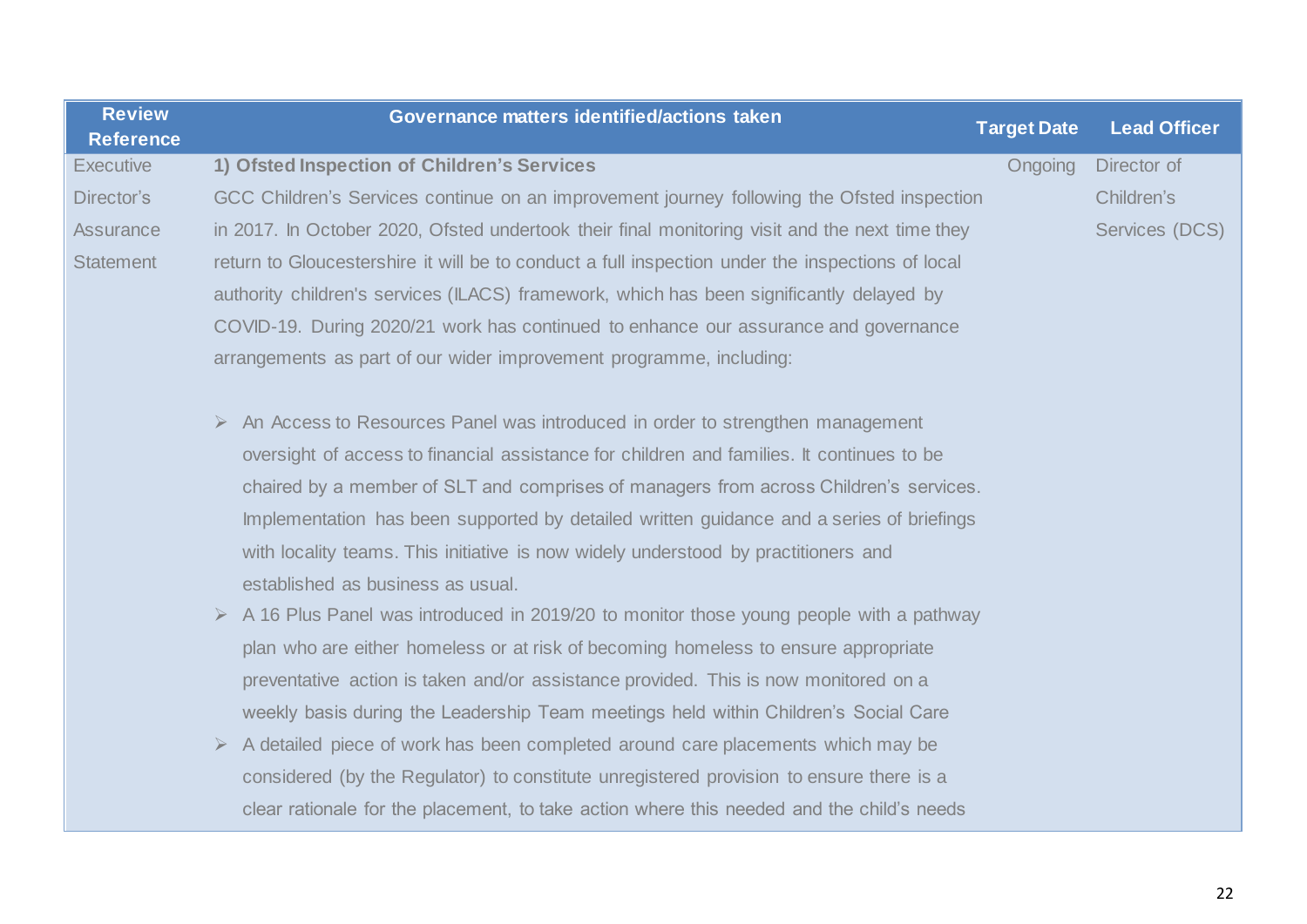are being met.

- $\triangleright$  We have developed to a comprehensive vulnerable children database to ensure there is a clear line of sight across education, early years and social care provision around those children and young people causing greatest concern. This has proved invaluable in monitoring vulnerable children (VC) during the three lockdowns over the past 12 months. Our ability to track VC was recognised as good practice during our Focussed Visit by Ofsted last October.
- ➢ High Cost Placement Panel (HCPP) continues to provide a mechanism for scrutiny of costs for children with high cost, complex care packages. Over the past 12 months this process has matured and now includes the review of any child in an unregulated or unregistered provision (see above)
- ➢ We are continuing to scrutinise agency spend and ensure that time sheets are subject to managerial sign off - this is evidencing high levels of compliance. The service has introduced a quarterly staffing review of agency staffing levels which includes a thorough review of establishment against actual posts filled. These actions along with the now established "grow your own Social worker" initiatives linked to our Social Work Academy have created a more stable workforce and delivered significant reductions in the overspend/cost pressures inn the agency staffing budget.
- ➢ Our Performance Management arrangements have continued to develop over the past 12 months in order to bring further service elements within Liquid Logic reporting, thereby enhancing its integrity and accuracy, further reducing our reliance on locally generated data. This is providing for a more exhaustive and rigorous overview of performance. Good examples of developments in this area include the introduction of a fostering service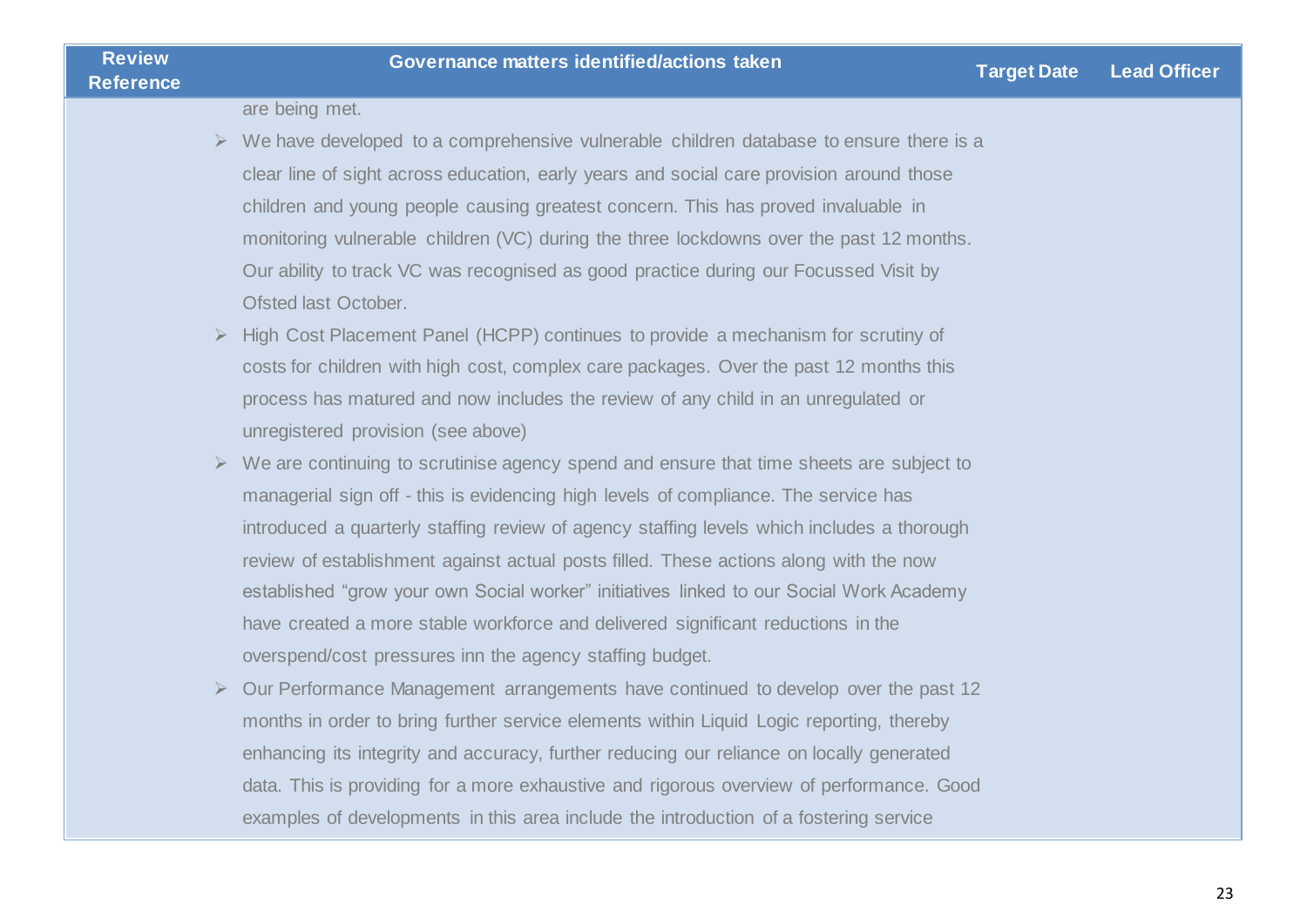dashboard and performance indicators for early help.

- ➢ Children's Services have also developed additional arrangements for the monitoring of children entering care, enhanced monitoring of placements while children are in care and more thorough arrangements for exploring whether children can be safely reunified with their birth families. This has been achieved through the introduction of an edge of care panel and a permanence panel to ensure that destinations for children are appropriate.
- $\triangleright$  Similar 'gateways' have been introduced in other parts of the business to ensure both improved quality of practice as well as service efficiency. These include a refreshed Access to Resources Panel, a No Recourse to Public Funds Panel and a Pre-Proceedings Panel all of which add to a growing confidence that service improvements are fully aligned with value for money considerations. Similarly, a number of practice improvements have been introduced to ensure that risk is minimised to children. Examples of practice improvements which lead to higher levels of assurance include the recently introduced "children of Concern" audit and follow up process and practice guidance for the Public Law Outline including a new escalation process with our legal partners.

Childrens Services has continued to experience significant costs pressures during 2020/21 with an overspend at year end of circa £10.8 M of which £7.3M is Covid related leaving a net overspend of £3.5M as at end of March 2021. This is due in greater part to external placements. There have been very positive moves in reducing the overspend on staffing over the past 12 months due to effective monitoring and longer term plans to stabilise the workforce.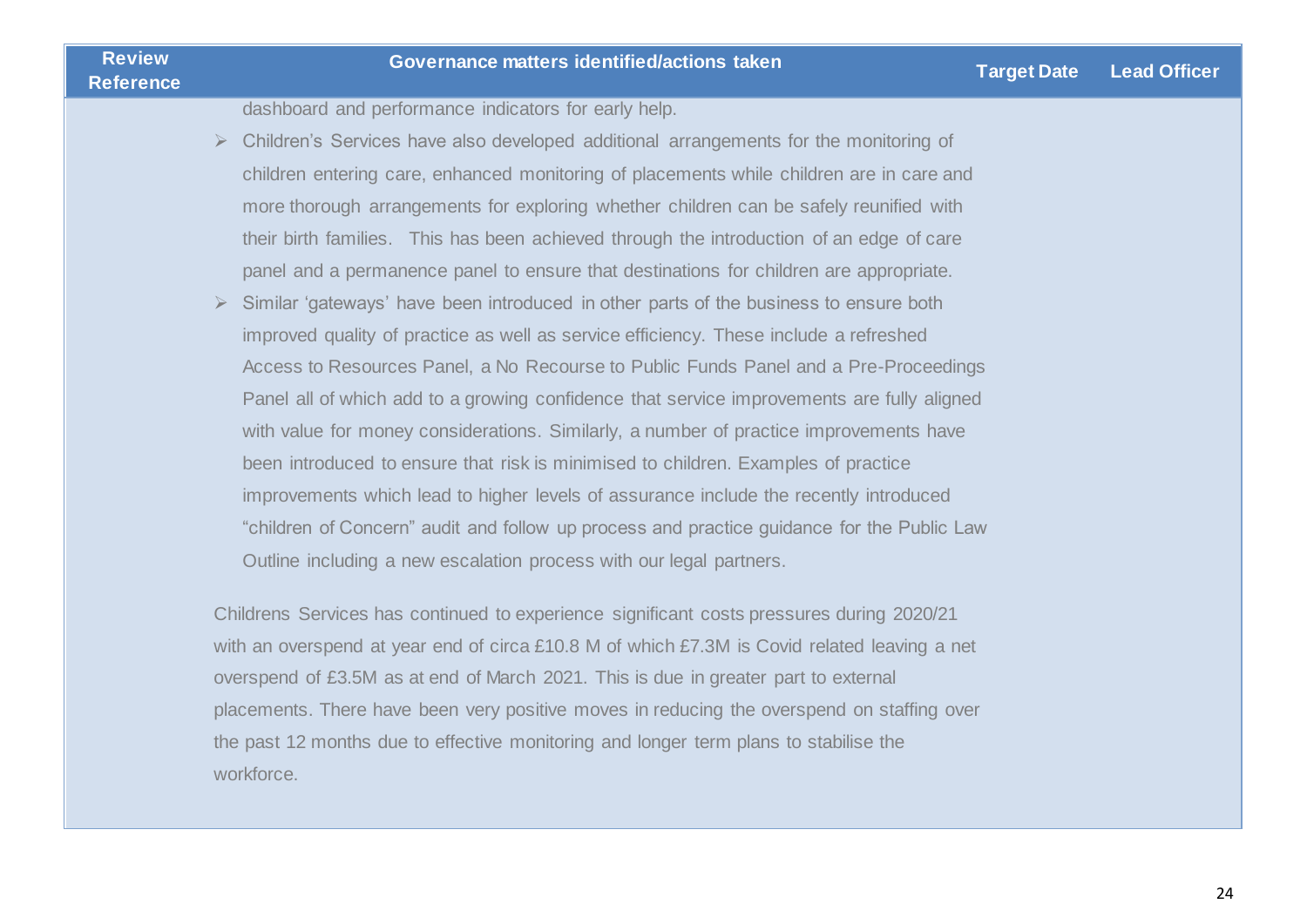The High Cost Placements Panel continues to provide a mechanism to ensure senior management oversight of individual cases as has the introduction of the Care Ladder particularly in terms of control of spend in the case of the latter. Our Sufficiency Strategy sets out our longer term vision to ensure good quality care provision is available for children and young people. The opening of Trevone House during 2020/21 has allowed us to effectively enter the market in partnership with a charitable partner - the Shaw Trust and along with other proposed developments during 2021/22 such as local mother and baby provision and provision of life long facilities for our most vulnerable and complex young people will be a key element in realising our longer term ambition of creating good quality local placements which reflect good value for money

Our 'grow your own' workforce strategy has been successful in developing an increasingly stable workforce. Our agency workforce now stands at circa 22% whereas three years ago it was 50% this has led to a significant reduction on high cost agency workers. Agency overspend on Social workers has reduced over the last 12 months, and this should improve further over the next 12 months now that our "grow your own" strategy is well embedded. The Social Work Academy will also play a key role in ensuring we are able to support an ongoing cohort of students, ASYE and newly qualified practitioners as well as shifting the focus of attention towards retention of those new to profession and the more experienced staff. The Academy will also broaden its remit to include other "hard to recruit" specialist staff such as Educational Psychologists and highly specialised teachers of the deaf, visually impaired and deaf/blind.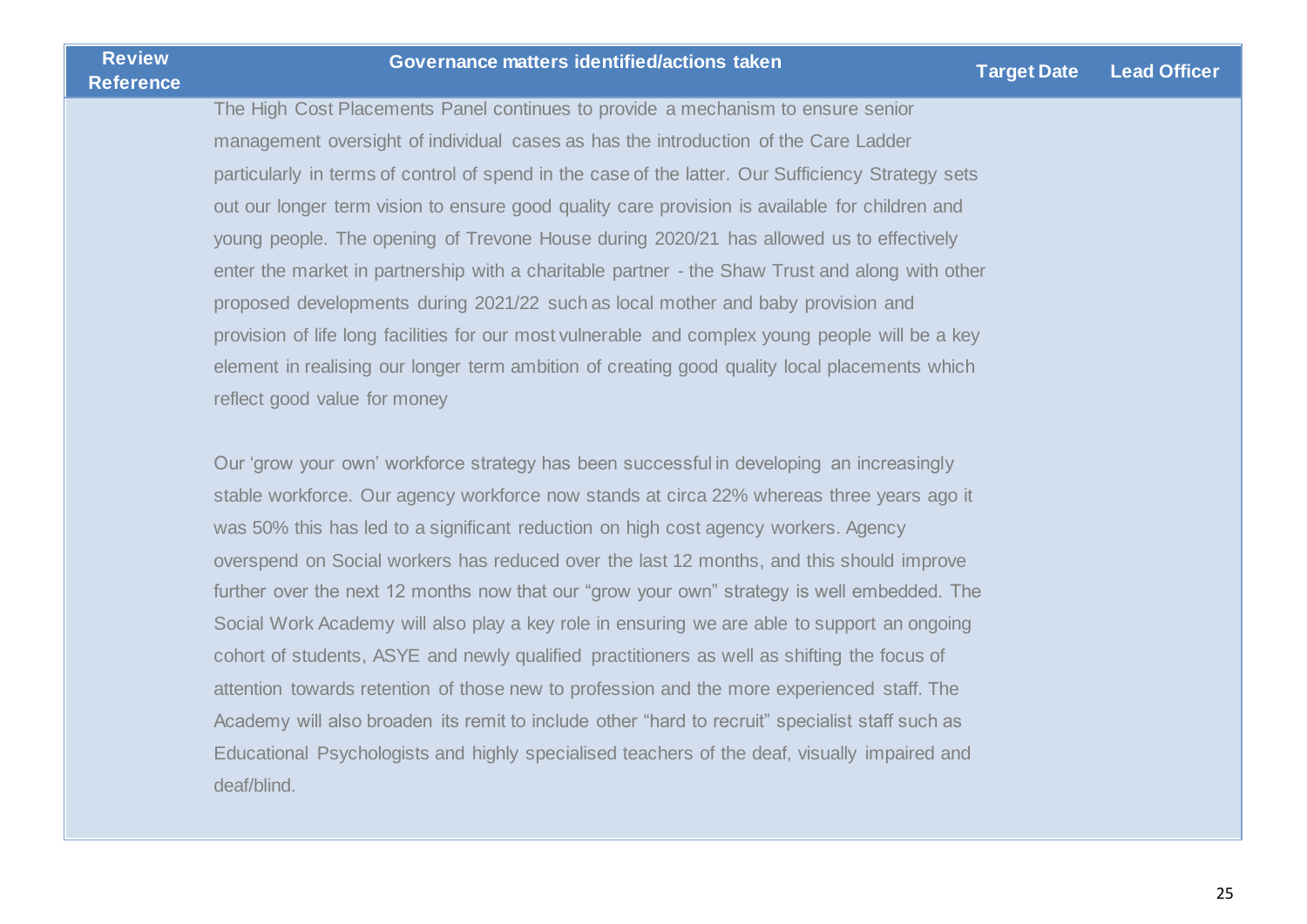Social work practice quality remains a significant issue in terms of reaching an OFSTED rating that would be seen as reasonable progress and cease to be a reputational risk. Our Focussed Visit in October 2020 reflects good progress in this regard with a significant increase in pace of improvement over the last 18 months. Quality audits still demonstrate practice which "requires Improvement" in too many case files although audits reflecting "inadequate practice" has been in single figures for 2 of the last three months. Quarterly trends are positive but the focus now needs to shift from a reduction in "inadequate" casework to shifting a significant proportion of "requires improvement" casework into "good" which now stands at consistently over 30%. The Social Work Academy training, such as our practice fundamentals plus targeted leadership interventions are key to continuous improvement as is our Accelerated Improvement Plan which remains central to our improvement journey. We will also be embedding the Systemic Social Work model as our preferred model of practice over the next 12 months supported by sector led specialists who have been recruited and paid for by the DfE intervention and Innovations Unit.

All Council Ofsted monitoring reports can be viewed [here.](https://reports.ofsted.gov.uk/provider/44/916)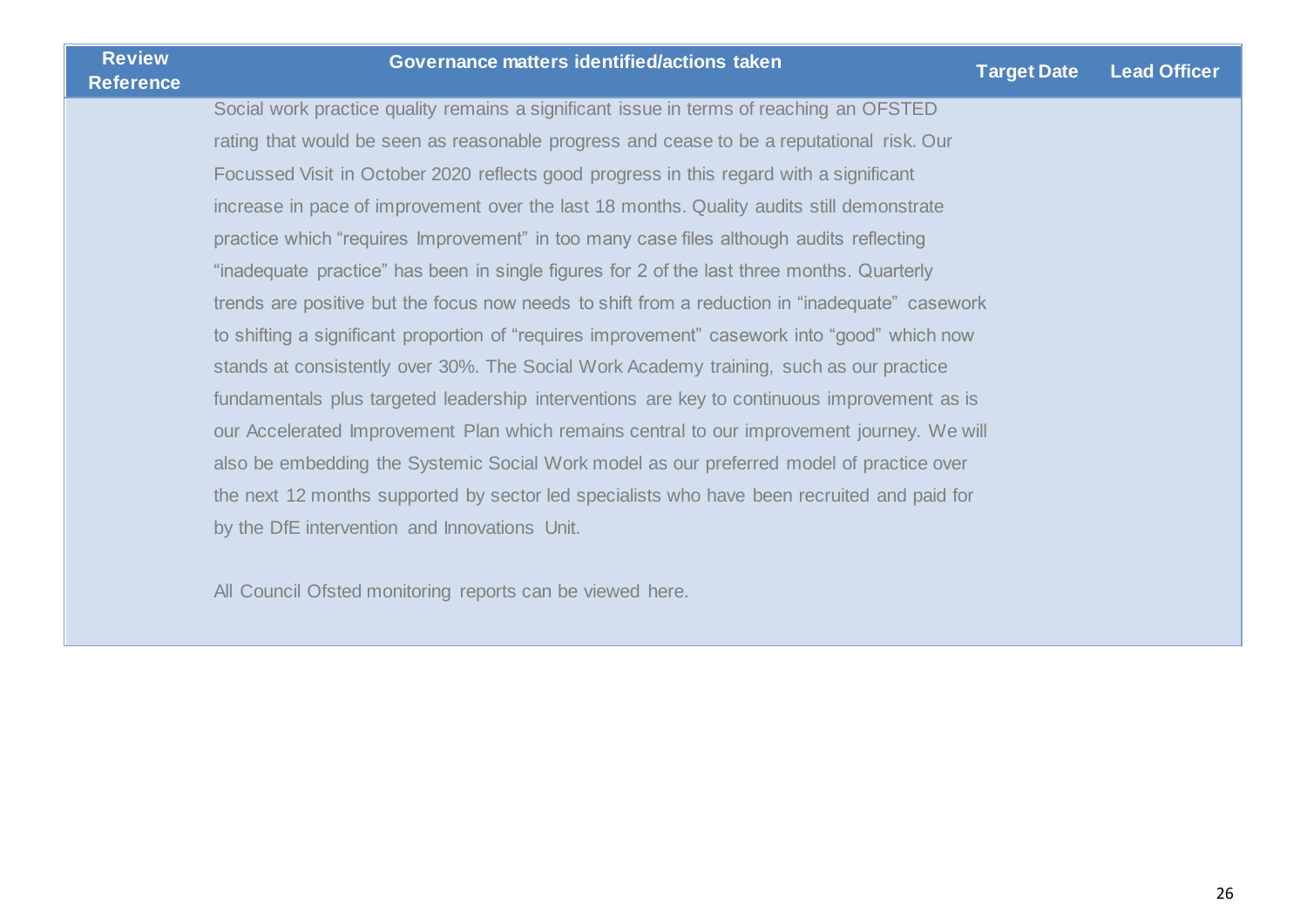| <b>Review</b><br><b>Reference</b> | Governance matters identified/actions taken                                                               | <b>Target Date</b> | <b>Lead Officer</b> |
|-----------------------------------|-----------------------------------------------------------------------------------------------------------|--------------------|---------------------|
| <b>Chief Fire</b>                 | 2) Gloucestershire Fire and Rescue Service (GFRS)                                                         | Actions and        | <b>Chief Fire</b>   |
| Officer's                         | GFRS are on an improvement journey and the work being carried out will move them towards                  | progress are       | Officer             |
|                                   |                                                                                                           |                    |                     |
| Assurance                         | being fully compliant in all areas of governance. Following the release of a number of internal           | monitored by       |                     |
| <b>Statement</b>                  | audit reports in 2019, an Improvement Board was established which is made up of both                      | the                |                     |
|                                   | GFRS and GCC senior directors, project management staff and the cabinet member with                       | Improvement        |                     |
|                                   | responsibility for Fire. A representative from the Local Government Association has also                  | <b>Board</b>       |                     |
|                                   | attended and supported this. Internal Audit will be undertaking follow up reviews to provide              | monthly and        |                     |
|                                   | the independent assurances on progress.                                                                   | the Audit and      |                     |
|                                   |                                                                                                           | Governance         |                     |
|                                   | Along with the audit findings which are being addressed through the Improvement Board, two                | Committee          |                     |
|                                   | causes for concern have been identified following the HMICFRS (Her Majesty's Inspectorate                 | biannually         |                     |
|                                   | of Constabulary and Fire and Rescue Services) Inspection Report. These were in relation to                |                    |                     |
|                                   | Culture and Values and Business Fire Safety. Action and progress is ongoing in both of these              |                    |                     |
|                                   | areas and includes:                                                                                       |                    |                     |
|                                   | > The introduction of a quarterly Community Safety Directorate Finance, Performance &                     |                    |                     |
|                                   | Risk meeting.                                                                                             |                    |                     |
|                                   | $\triangleright$ The work of the Improvement Board, overseeing completion of 118 audit                    |                    |                     |
|                                   | recommendations.                                                                                          |                    |                     |
|                                   | The revision and improvement of risk management and reporting.<br>$\triangleright$                        |                    |                     |
|                                   | The establishment of clear delegations including the introduction of officer delegations for<br>➤         |                    |                     |
|                                   | accountability and business continuity.                                                                   |                    |                     |
|                                   | The establishment of a portfolio management office and improved programme and project<br>$\triangleright$ |                    |                     |
|                                   | management to work and improvements across the directorate.                                               |                    |                     |
|                                   |                                                                                                           |                    |                     |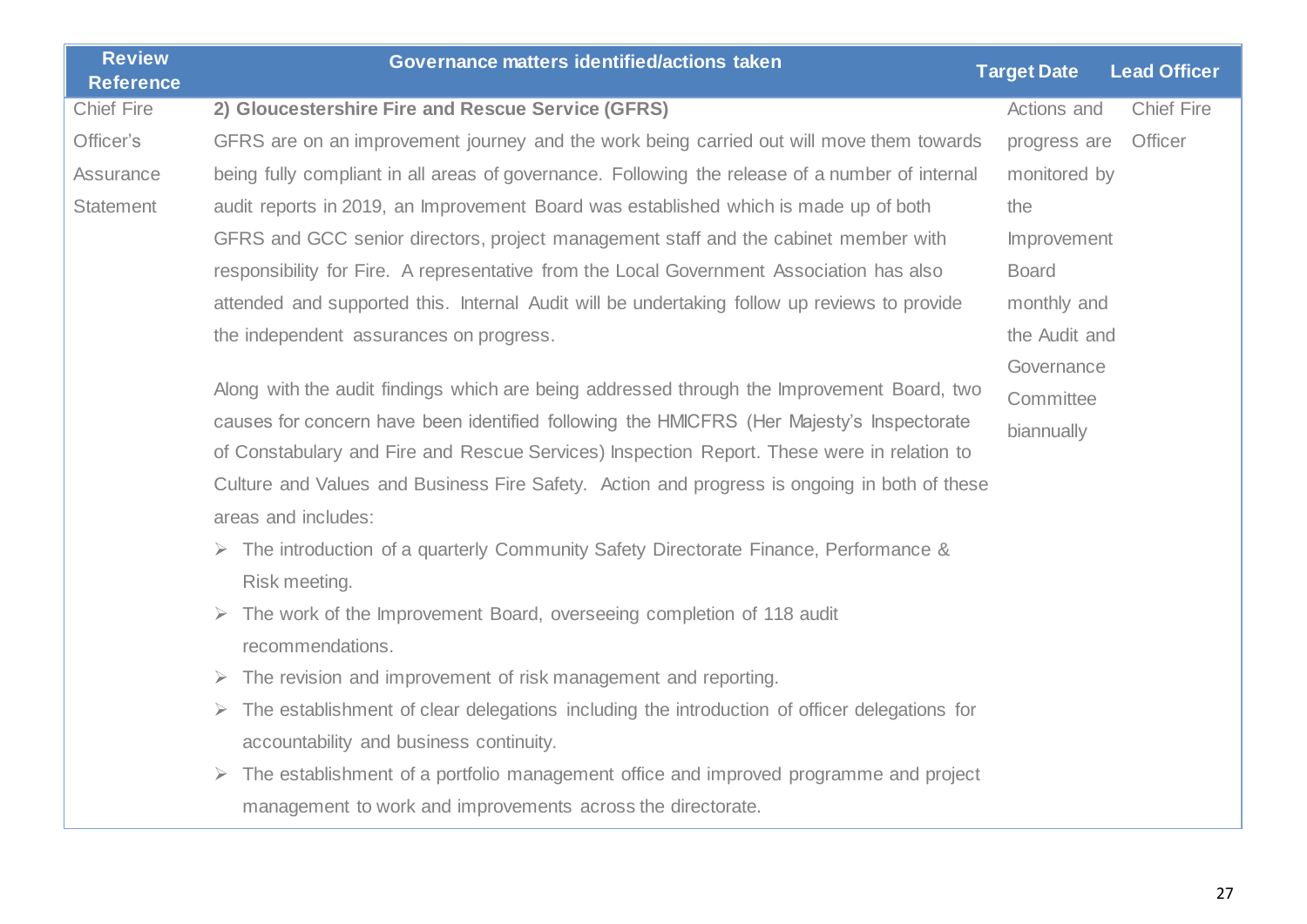| <b>Review</b><br><b>Reference</b> | Governance matters identified/actions taken<br><b>Target Date</b>                                             | <b>Lead Officer</b> |
|-----------------------------------|---------------------------------------------------------------------------------------------------------------|---------------------|
|                                   | $\triangleright$ Positive direction of travel identified by internal audit and regulatory bodies e.g. HMICFRS |                     |
|                                   | and the HTA                                                                                                   |                     |
|                                   | $\triangleright$ Strengthened procurement compliance through dedicated professional resources.                |                     |
|                                   | The development of a 3 year improvement strategy and detailed plans including themes,<br>➤                    |                     |
|                                   | priorities, risk assessments.                                                                                 |                     |
|                                   | The implementation of outstanding recommendations will continue to be overseen by the                         |                     |
|                                   | Audit and Governance Committee thereby providing assurance that these are being                               |                     |
|                                   | addressed in a timely manner.                                                                                 |                     |
|                                   |                                                                                                               |                     |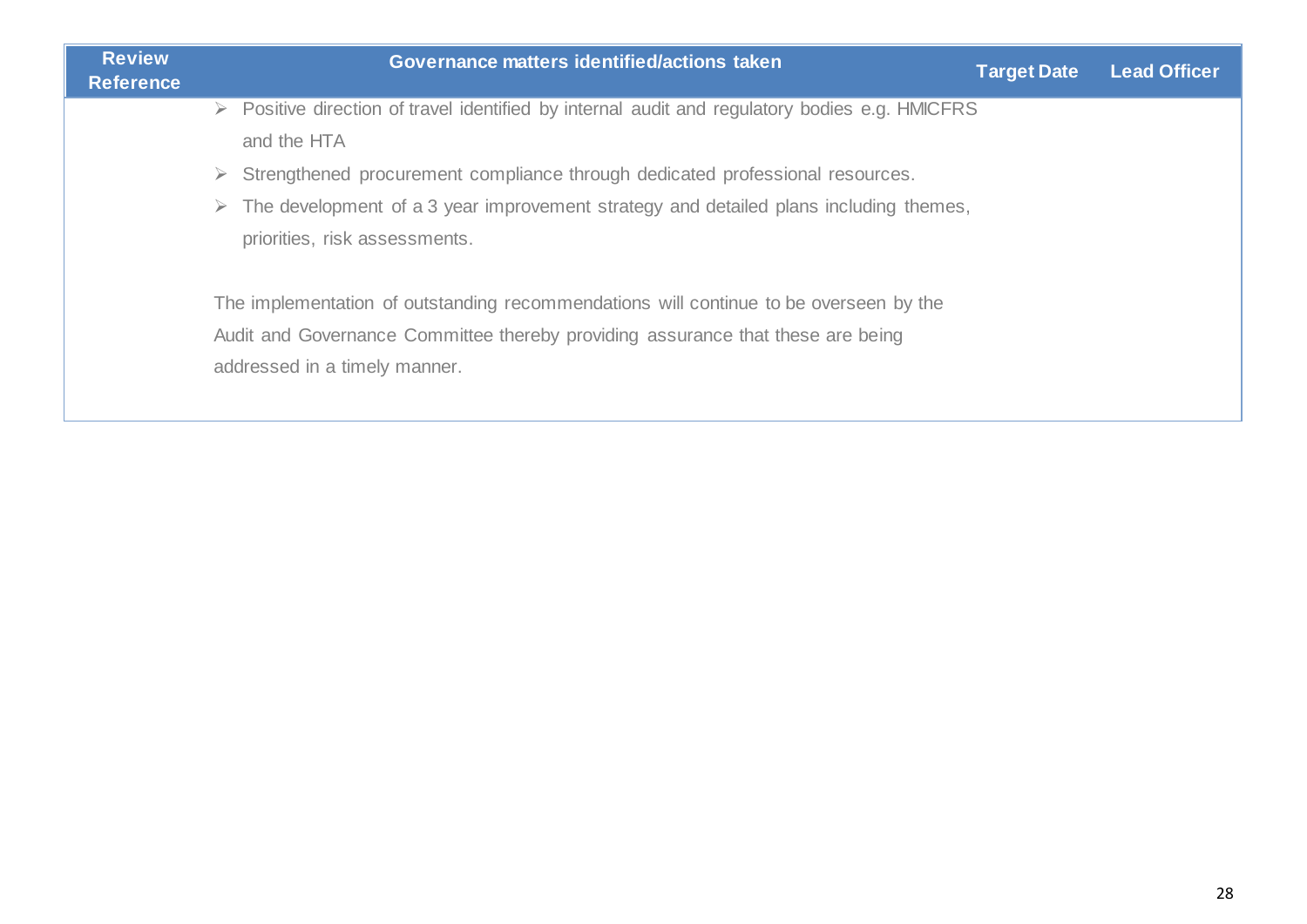| <b>Review</b><br><b>Reference</b> | Governance matters identified/actions taken                                                                 | <b>Target Date</b>     | <b>Lead Officer</b> |
|-----------------------------------|-------------------------------------------------------------------------------------------------------------|------------------------|---------------------|
| Director's                        | 3) The recruitment and retention of employees in hard to fill, critical positions                           | 31 <sup>st</sup> March | Director of         |
| <b>Assurance</b>                  | There is ongoing evidence that we are struggling to recruit and retain qualified and                        | 2022                   | Digital and         |
| <b>Statement</b>                  | experienced staff in certain critical positions (esp. Childcare Lawyers, experienced Social                 |                        | People              |
|                                   | Workers and Highways infrastructure specialists). There are a number of factors influencing                 |                        | <b>Services</b>     |
|                                   | this including a lack of those with the right skills and experience, an increasingly competitive            |                        |                     |
|                                   | job market for certain professions, our salaries for particular roles falling behind other councils         |                        |                     |
|                                   | and increased competition for the limited resource available.                                               |                        |                     |
|                                   | <b>Actions taken to resolve:</b>                                                                            |                        |                     |
|                                   | Development of a workforce plan that highlights critical, hard to fill roles and areas where                |                        |                     |
|                                   | critical individuals are likely to move on with targeted succession plans;                                  |                        |                     |
|                                   | Review of our employment offer and recruitment practice to improve promotion of<br>$\blacktriangleright$    |                        |                     |
|                                   | Gloucestershire County Council as a place to work and the County as a place to live;                        |                        |                     |
|                                   | Review of our pay and grading structure and benchmarking of key roles to ensure that our                    |                        |                     |
|                                   | offer is competitive including use of market supplements & other payments as appropriate;                   |                        |                     |
|                                   | > A targeted recruitment and retention programme for children's social workers;                             |                        |                     |
|                                   | $\triangleright$ A 'grow our own' programme for key roles utilising the apprenticeship levy including areas |                        |                     |
|                                   | such as future managers, lawyers, project managers, social workers, planning, highways                      |                        |                     |
|                                   | and professional support roles; and                                                                         |                        |                     |
|                                   | $\triangleright$ An apprenticeship programme targeted at schools and college leavers to encourage them      |                        |                     |
|                                   | to work in local government.                                                                                |                        |                     |
|                                   |                                                                                                             |                        |                     |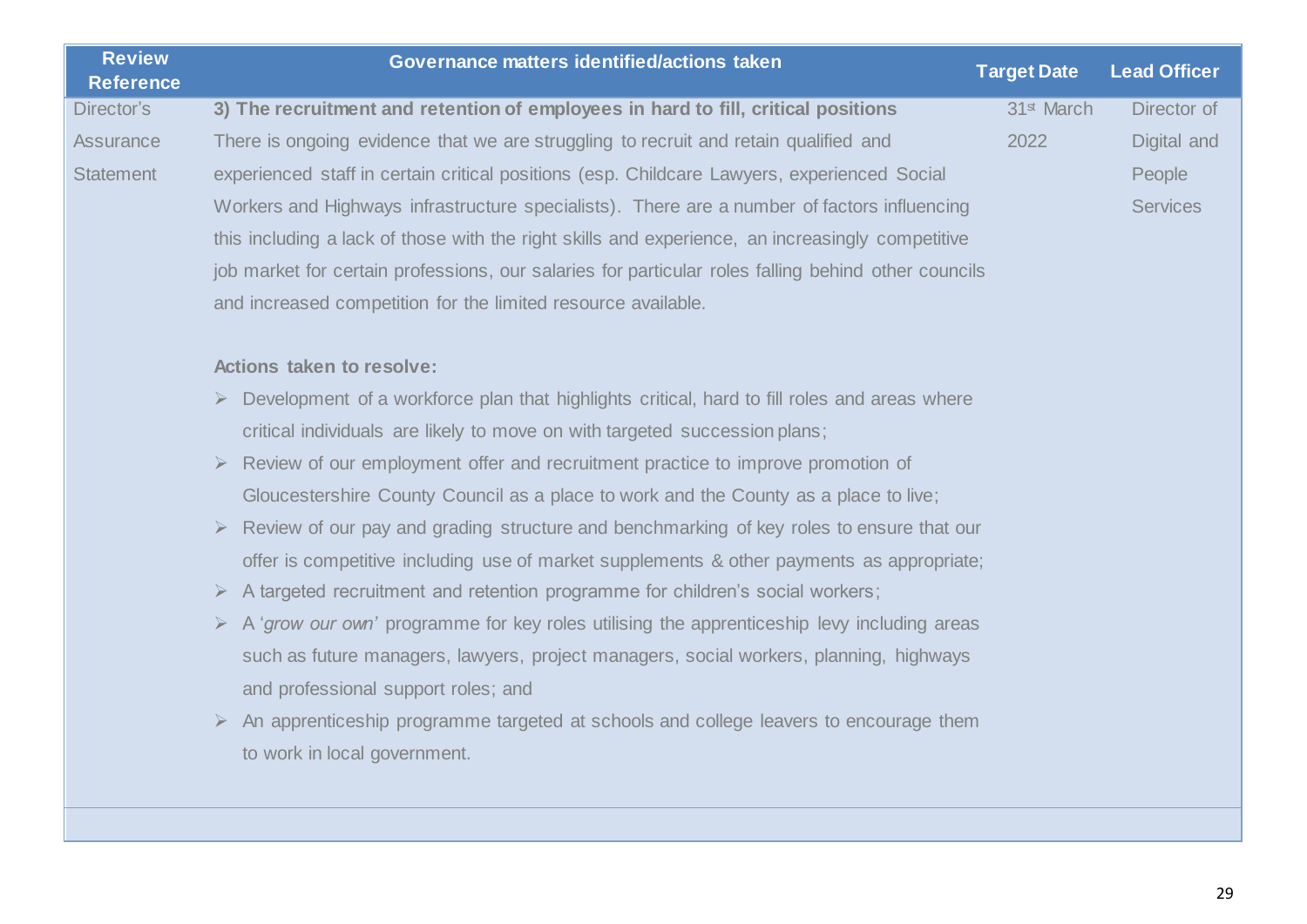| <b>Review</b><br><b>Reference</b> | Governance matters identified/actions taken                                                                                                              | <b>Target Date</b> | <b>Lead Officer</b> |
|-----------------------------------|----------------------------------------------------------------------------------------------------------------------------------------------------------|--------------------|---------------------|
| Corporate                         | 4) COVID-19 Impact on Governance:                                                                                                                        | Ongoing            | Chief               |
| Governance                        | In the year since the first national lockdown (March 2020), the Council has already                                                                      |                    | Executive           |
|                                   | successfully adapted to a great many governance and service provision challenges, the most                                                               |                    |                     |
|                                   | significant of which are:                                                                                                                                |                    |                     |
|                                   | $\triangleright$ The continuing need for the vast majority of staff to continue to work from home on an<br>extended basis.                               |                    |                     |
|                                   | $\triangleright$ The introduction and implementation of new powers, duties and responsibilities in order to<br>control and manage the spread of Covid19. |                    |                     |
|                                   | $\triangleright$ The challenges of adapting council premises and services in order to continue to serve the                                              |                    |                     |
|                                   | local population whilst minimising the risk of exposure to the virus to the public and staff.                                                            |                    |                     |
|                                   | $\triangleright$ The need to provide support towards the resilience of local communities and people                                                      |                    |                     |
|                                   | against financial hardship resulting from the virus, in particular vulnerable children,                                                                  |                    |                     |
|                                   | families, adults and older people.                                                                                                                       |                    |                     |
|                                   | $\triangleright$ The task of leading planning for economic resilience and recovery across local partners.                                                |                    |                     |
|                                   | The emergency situation continues into 2021/22, but the challenge for the Council is shifting                                                            |                    |                     |
|                                   | towards recovery and ensuring that we reach a sustainable 'new normal'. In order to rise to                                                              |                    |                     |
|                                   | these challenges and maintain robust Governance, the Council will continue to:                                                                           |                    |                     |
|                                   | $\triangleright$ Review its internal emergency response structures to be better suited to the enduring                                                   |                    |                     |
|                                   | nature of the emergency. This has included twice weekly GOLD meetings, weekly                                                                            |                    |                     |
|                                   | SILVER meetings incorporating tactical management of the pandemic with co-ordination of                                                                  |                    |                     |
|                                   | GCC's recovery activity and operational BRONZE meetings for relevant service areas.                                                                      |                    |                     |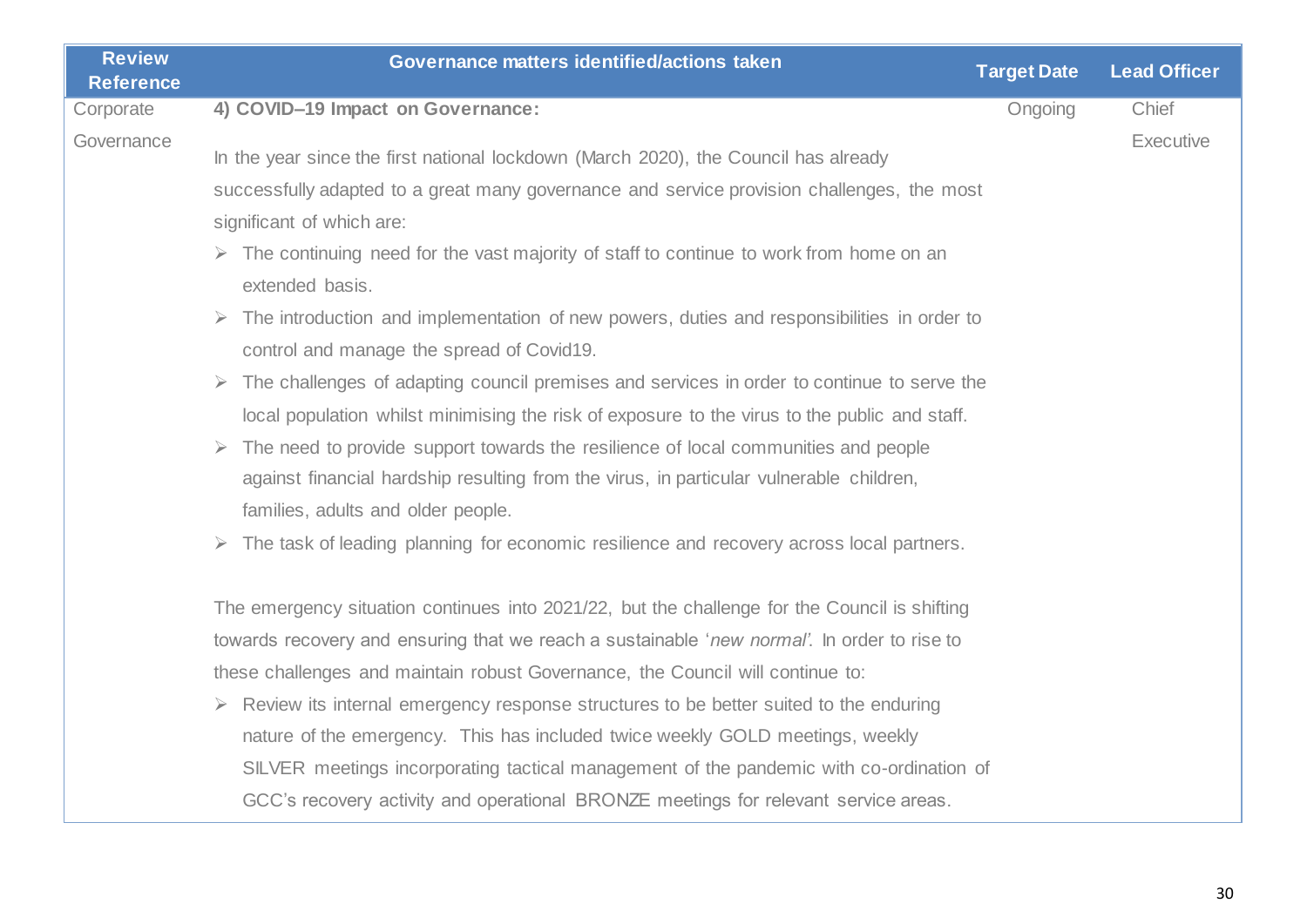| <b>Review</b><br><b>Reference</b> |                       | Governance matters identified/actions taken                                                            | <b>Target Date</b> | <b>Lead Officer</b> |
|-----------------------------------|-----------------------|--------------------------------------------------------------------------------------------------------|--------------------|---------------------|
|                                   |                       | $\triangleright$ Support the full range of Council and Committee meetings to operate in a virtual      |                    |                     |
|                                   |                       | environment using web-conferencing software.                                                           |                    |                     |
|                                   |                       | $\triangleright$ Provide a wide range of weekly data and intelligence on the impact of the pandemic to |                    |                     |
|                                   |                       | support Council decision-making.                                                                       |                    |                     |
|                                   |                       | $\triangleright$ Keep Business Continuity Plans under constant review, and putting in place a clear    |                    |                     |
|                                   |                       | protocol for assessing risk and taking decisions around service closure and reinstatement              |                    |                     |
|                                   |                       | in response to changes in the prevalence of Covid in the community and government                      |                    |                     |
|                                   |                       | guidance. Establishing processes for recording, monitoring and reporting Covid-related                 |                    |                     |
|                                   |                       | spend in order to ensure that additional funding is used appropriately and effectively, and            |                    |                     |
|                                   |                       | to manage the impact of the pandemic on the Council's financial sustainability.                        |                    |                     |
|                                   | $\blacktriangleright$ | Ensure appropriate governance and decision making is in place for Emergency Grant                      |                    |                     |
|                                   |                       | Funding to support individuals in crisis as a result of the pandemic.                                  |                    |                     |
|                                   |                       | $\triangleright$ Rolling out updated DSE self-assessments to ensure that staff have an appropriate     |                    |                     |
|                                   |                       | working environment and making additional equipment available to staff in order that they              |                    |                     |
|                                   |                       | can work safety from home.                                                                             |                    |                     |
|                                   |                       | $\triangleright$ Adapting all Council premises to be Covid safe, providing advice to site managers and |                    |                     |
|                                   |                       | schools and carrying out spot checks to ensure compliance.                                             |                    |                     |
|                                   | $\blacktriangleright$ | Commissioning additional support for staff for mental health and wellbeing and personal                |                    |                     |
|                                   |                       | resilience, and providing advice and training to managers.                                             |                    |                     |
|                                   |                       | Monitoring staff health and wellbeing through a series of online pulse surveys, and weekly             |                    |                     |
|                                   |                       | monitoring of sickness/absence data by GOLD.                                                           |                    |                     |
|                                   |                       | Roll out the 'Agile Working Pilot' to establish the hybrid working offices of the future.              |                    |                     |
|                                   |                       |                                                                                                        |                    |                     |
|                                   |                       |                                                                                                        |                    |                     |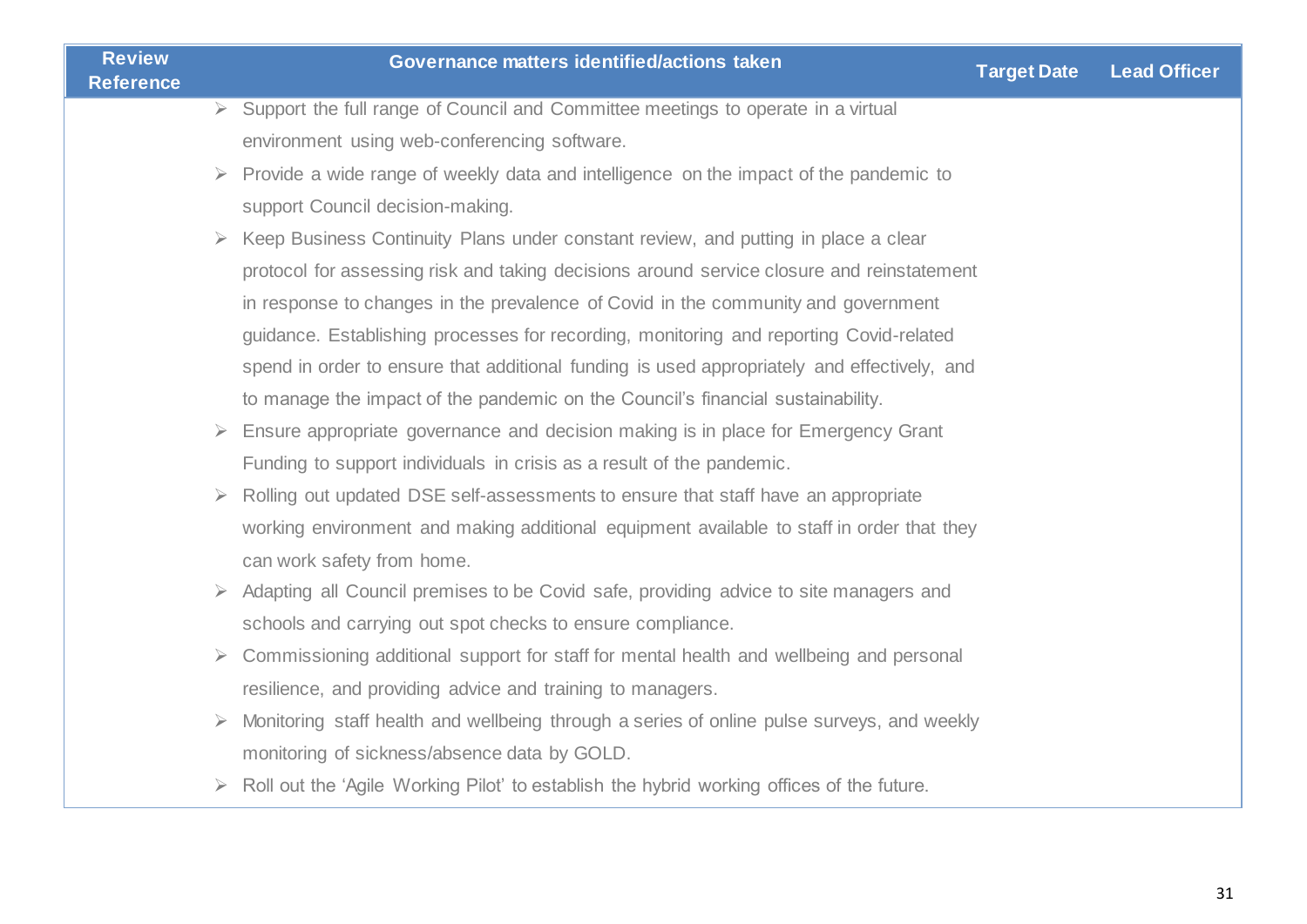### **New Issues reported for the first time in 2020/21 AGS:**

Three new issues have been identified through the AGS process, and are highlighted below.

| <b>Review</b>                                      | Governance matters identified/actions taken                                                                                                                                                                                                                                                                                | <b>Target Date</b> | <b>Lead</b>                                             |
|----------------------------------------------------|----------------------------------------------------------------------------------------------------------------------------------------------------------------------------------------------------------------------------------------------------------------------------------------------------------------------------|--------------------|---------------------------------------------------------|
| <b>Reference</b>                                   |                                                                                                                                                                                                                                                                                                                            |                    | <b>Officer</b>                                          |
| Director's<br><b>Assurance</b><br><b>Statement</b> | 5) ICT Governance - Transformation Roadmap:<br>Deteriorating ICT service standards, including poorly managed ICT assets and user<br>experience, coupled with lack of PSN accreditation and issues raised by the ICO audit, has<br>resulted in a need to transform our ICT provision. A health check has been undertaken to | 31.03.22           | Director of<br>Digital and<br>People<br><b>Services</b> |
|                                                    | understand the issues and a remediation plan has been agreed with a view to achieving PSN<br>accreditation.                                                                                                                                                                                                                |                    |                                                         |
|                                                    | The contract with our previous external ICT supplier ended on 1 April 2021, and we have<br>established a transformation programme which has designed and implemented a new<br>delivery model. This will give us greater direct control of the service and improve the<br>management and delivery of services.              |                    |                                                         |
|                                                    | Cyber security is a growing risk for Local Authorities in general.<br>A cyber risk register is under development, which will provide greater oversight of controls<br>with respect to - Staff & Member culture, behaviour and awareness and ethical controls and<br>infrastructure.                                        |                    |                                                         |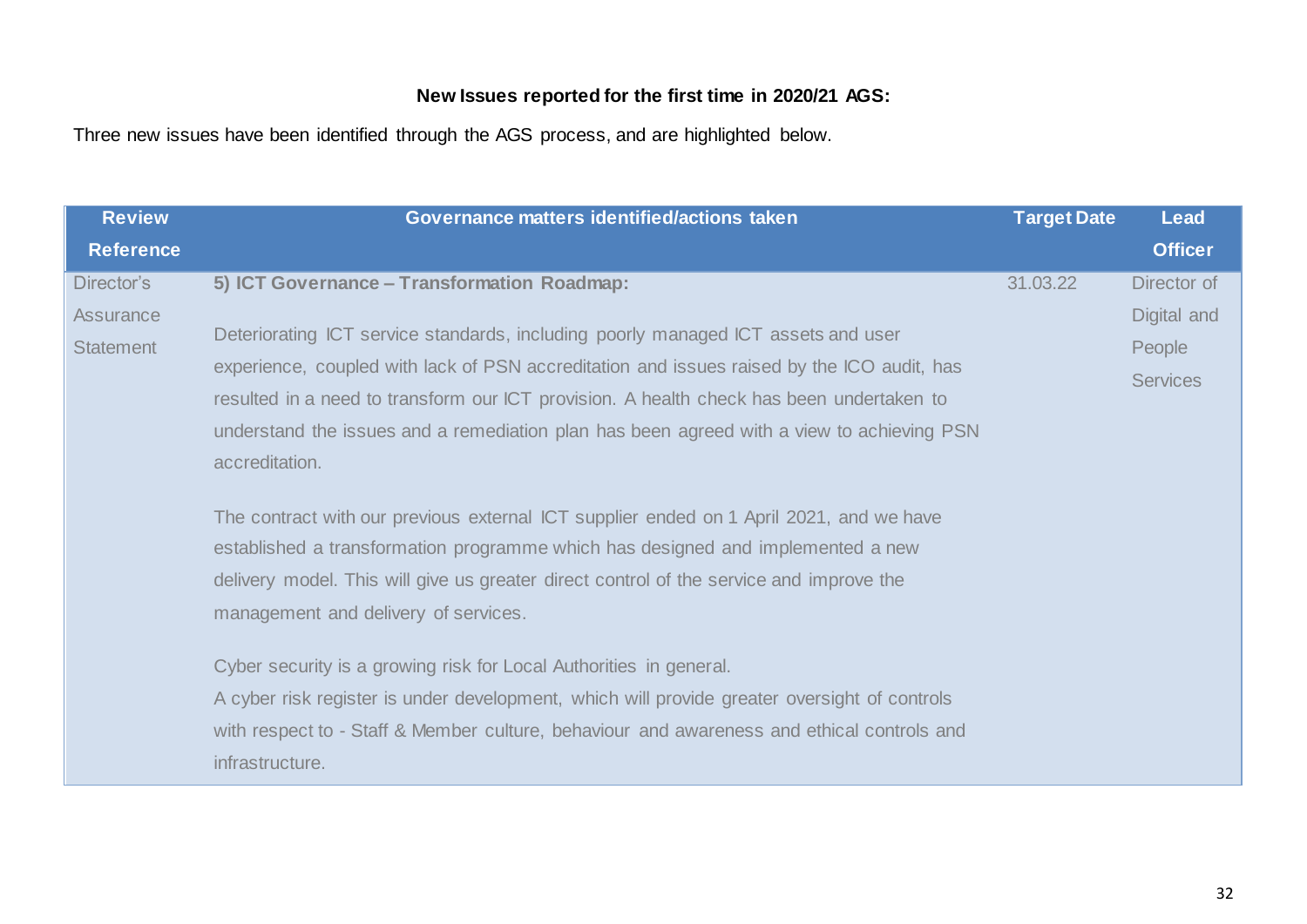| <b>Review</b>    | Governance matters identified/actions taken                                                | <b>Target Date</b> | <b>Lead</b>      |
|------------------|--------------------------------------------------------------------------------------------|--------------------|------------------|
| <b>Reference</b> |                                                                                            |                    | <b>Officer</b>   |
| Director's       | 6) Procurement Transformation:                                                             | 31.03.22           | <b>Executive</b> |
| Assurance        | A number of issues have been identified across the organisation in the area of procurement |                    | Director for     |
| Statement        | and associated contract management. These include:                                         |                    | Corporate        |
|                  |                                                                                            |                    | <b>Resources</b> |
|                  | $\triangleright$ Incomplete oversight of corporate contracts,                              |                    |                  |
|                  | Gaps in management information, including of 'off contract' spend and<br>$\triangleright$  |                    |                  |
|                  | $\triangleright$ a lack of a full strategy for the development of procurement across GCC.  |                    |                  |
|                  | A Procurement Transformation Plan is being developed to address these issues, and will     |                    |                  |
|                  | include a number of work streams that systematically review of all processes and quidance, |                    |                  |
|                  | through to systems of contract monitoring and oversight.                                   |                    |                  |
|                  |                                                                                            |                    |                  |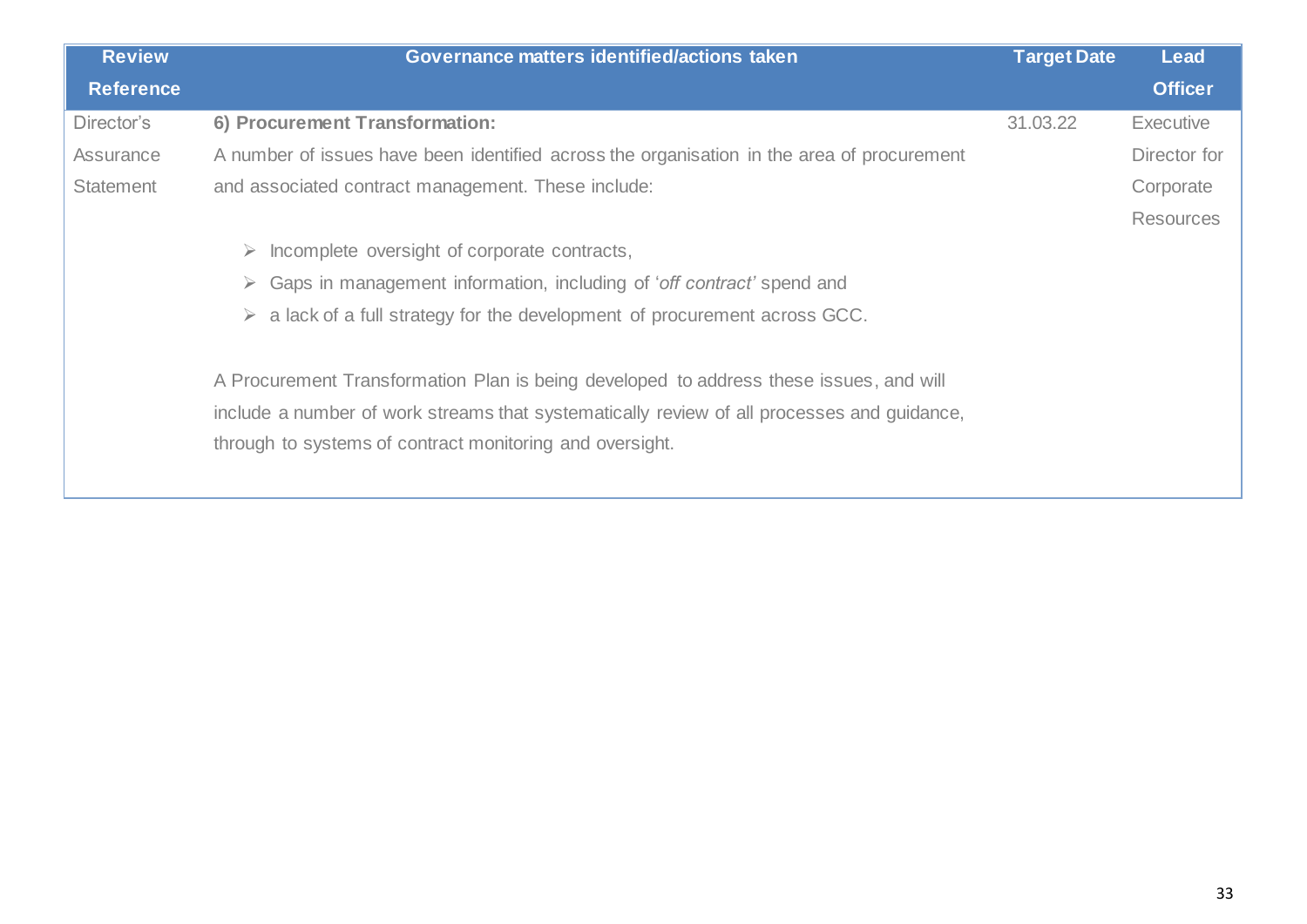| <b>Review</b>    | Governance matters identified/actions taken                                                                                                                                                                                                                                                                                                                                           |          | <b>Target Date Lead Officer</b> |
|------------------|---------------------------------------------------------------------------------------------------------------------------------------------------------------------------------------------------------------------------------------------------------------------------------------------------------------------------------------------------------------------------------------|----------|---------------------------------|
| <b>Reference</b> |                                                                                                                                                                                                                                                                                                                                                                                       |          |                                 |
| Director's       | 7) Gloucestershire Industrial Services (GIS Healthcare):                                                                                                                                                                                                                                                                                                                              | 31.03.22 | <b>Executive</b>                |
| Assurance        |                                                                                                                                                                                                                                                                                                                                                                                       |          | Director of                     |
| <b>Statement</b> | A recent audit completed into the management of GIS Healthcare service has highlighted                                                                                                                                                                                                                                                                                                |          | <b>Adult Social</b>             |
|                  | some areas of non-compliance across a range of disciplines including fleet management,                                                                                                                                                                                                                                                                                                |          | Care and                        |
|                  | assets and equipment handling, staff management and procurement.                                                                                                                                                                                                                                                                                                                      |          | <b>Public Health</b>            |
|                  | The audit report has been shared with the relevant managers and a number of improvements<br>have already been made. Some areas still need attention and with support from specialist<br>services from within GCC, these will take place over the coming months. Colleagues from<br>audit services will support the implementation plan by ongoing audit of process and<br>compliance. |          |                                 |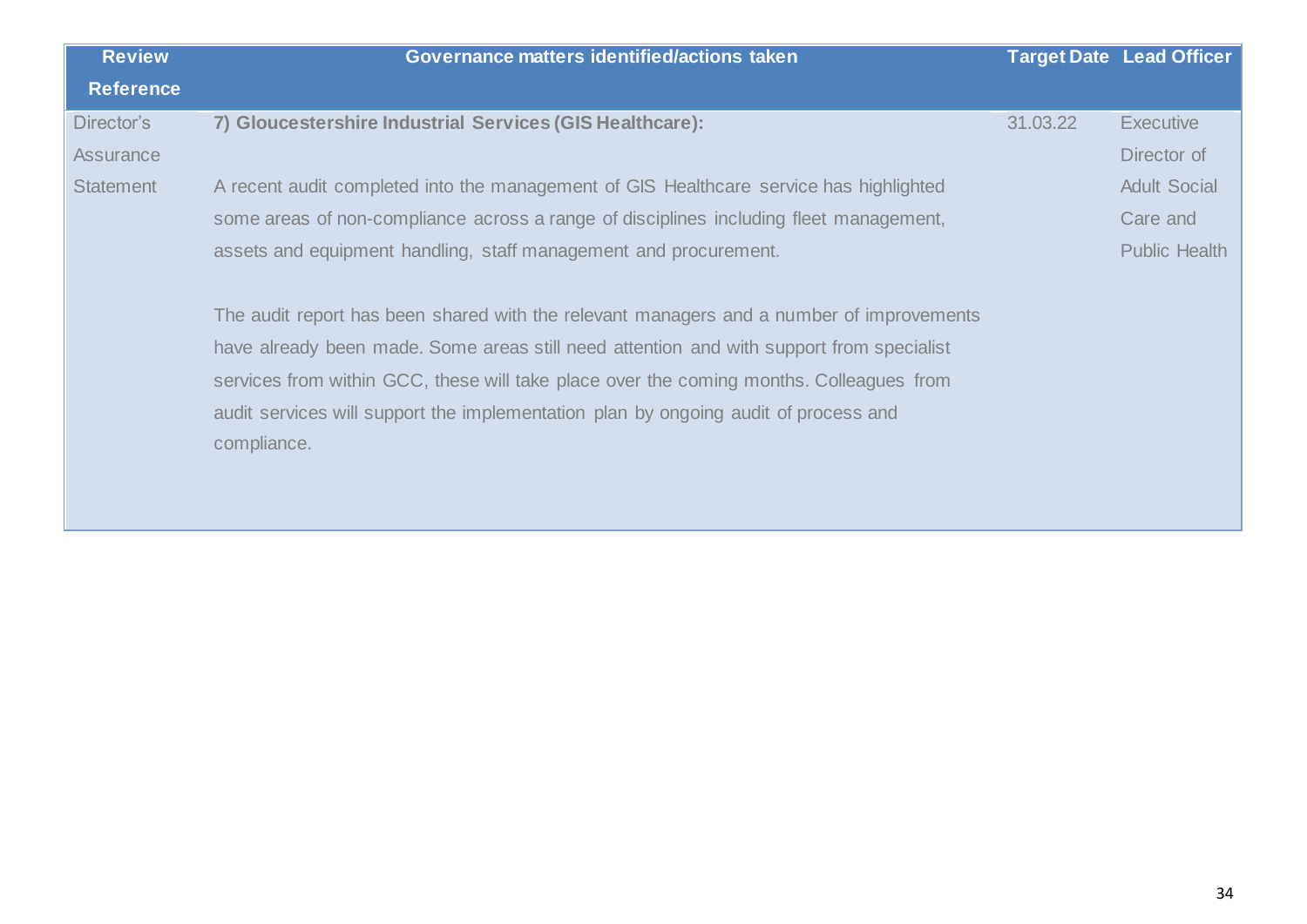# **Certification**

The annual review assesses the Council's governance arrangements in place during 2020/21, so the majority of the year will be affected by Coronavirus. To the best of our knowledge, the governance arrangements as defined above and within the Council's Local Code of Corporate Governance have been operating effectively with the exception of those areas identified on pages 21–34.

Coronavirus will have impacted on governance since March 2020 and therefore during the current emergency, unprecedented pace of change and degree of uncertainty, would naturally carry a lower level of confidence. The Council's response to the coronavirus pandemic and other governance issues identified has been summarised within the AGS action plan on pages 30-31.

We propose over the coming year to take steps to address the above matters to further enhance our governance arrangements. We are satisfied that these steps will address the need for improvements that were identified in our review of effectiveness and will monitor their implementation and operation during the year and as part of our next annual review.

We will also ensure that the AGS is current at the time of publication and reflects any further impacts on governance. Where necessary a second conclusion on the adequacy of governance arrangements during this period will be included to make clear the impact.

**Signed:**

**Mark Hawthorn Leader of the Council**

Veter Burgeral

**Pete Bungard Chief Executive**

**Date: 17 June 2021 16 June 2021**